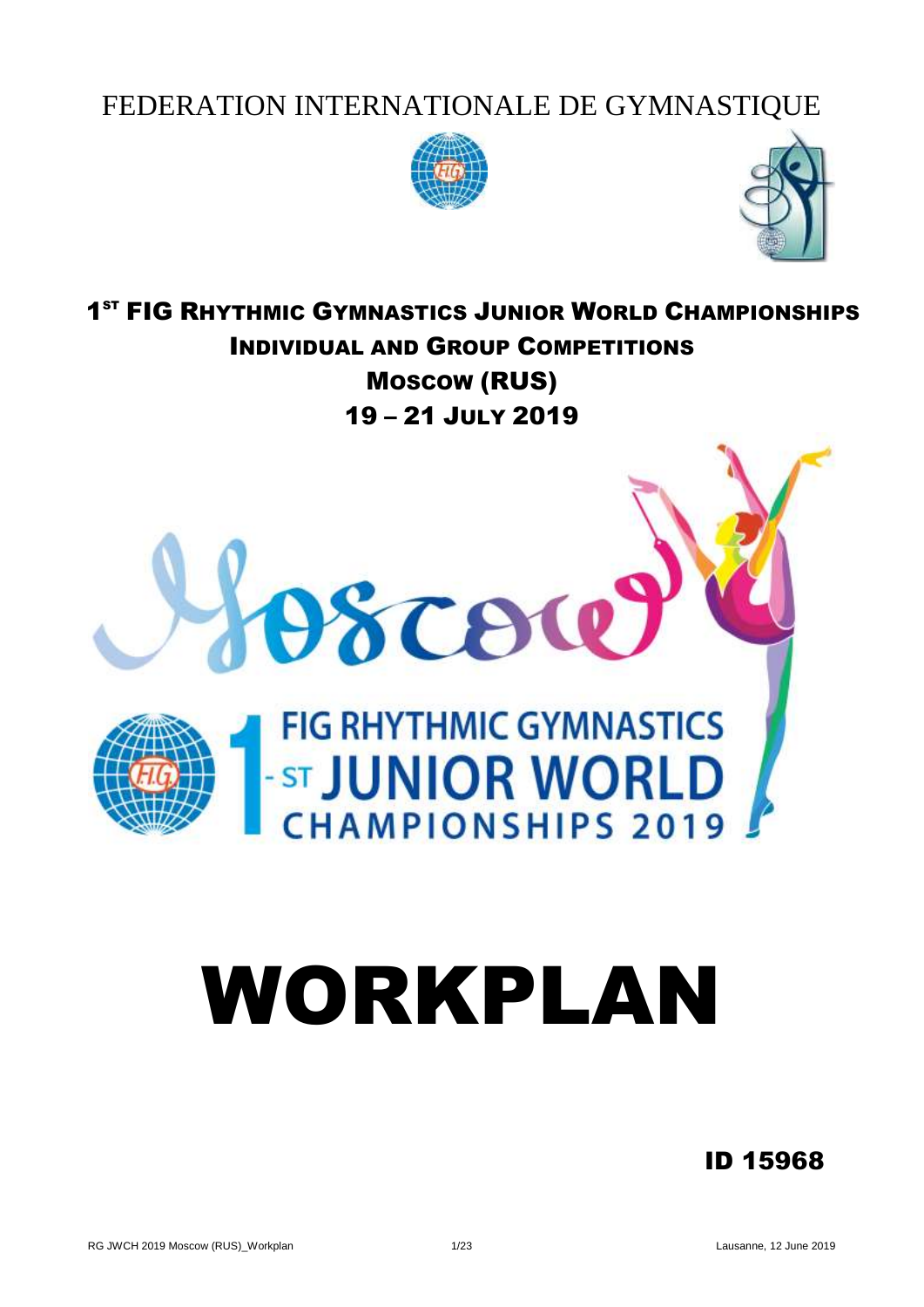# **Table of contents:**

| 1. | FÉDÉRATION INTERNATIONALE DE GYMNASTIQUE (FIG) __________________________________ 4 |    |
|----|-------------------------------------------------------------------------------------|----|
| 2. | HOST FEDERATION AND LOCAL ORGANIZING COMMITTEE (LOC) ___________________________5   |    |
| 3. | PROVISIONAL PROGRAMME (SUBJECT TO CHANGES) __________________________________7      |    |
| 4. |                                                                                     |    |
| 5. |                                                                                     |    |
| 6. |                                                                                     |    |
| 7. |                                                                                     |    |
| 8. |                                                                                     |    |
| 9. |                                                                                     |    |
|    |                                                                                     |    |
|    |                                                                                     |    |
|    |                                                                                     |    |
|    |                                                                                     |    |
|    |                                                                                     |    |
|    |                                                                                     |    |
|    |                                                                                     |    |
|    |                                                                                     |    |
|    |                                                                                     |    |
|    |                                                                                     |    |
|    |                                                                                     |    |
|    |                                                                                     |    |
|    |                                                                                     |    |
|    |                                                                                     |    |
|    |                                                                                     |    |
|    | 25. DOPING CONTROL AND THERAPEUTIC USE EXPEMPTIONS _____________________________19  |    |
|    | 26. PRIZE MONEY                                                                     | 19 |
|    | 27. MEETINGS - INSTRUCTIONS - OFFICIAL FUNCTIONS _______________________________19  |    |
|    | 28. WELCOME DINNER FOR TECHNICAL COMMITTEE MEMBERS AND JUDGES _________________ 20  |    |
|    |                                                                                     | 20 |
|    |                                                                                     |    |
|    |                                                                                     | 22 |
|    |                                                                                     | 23 |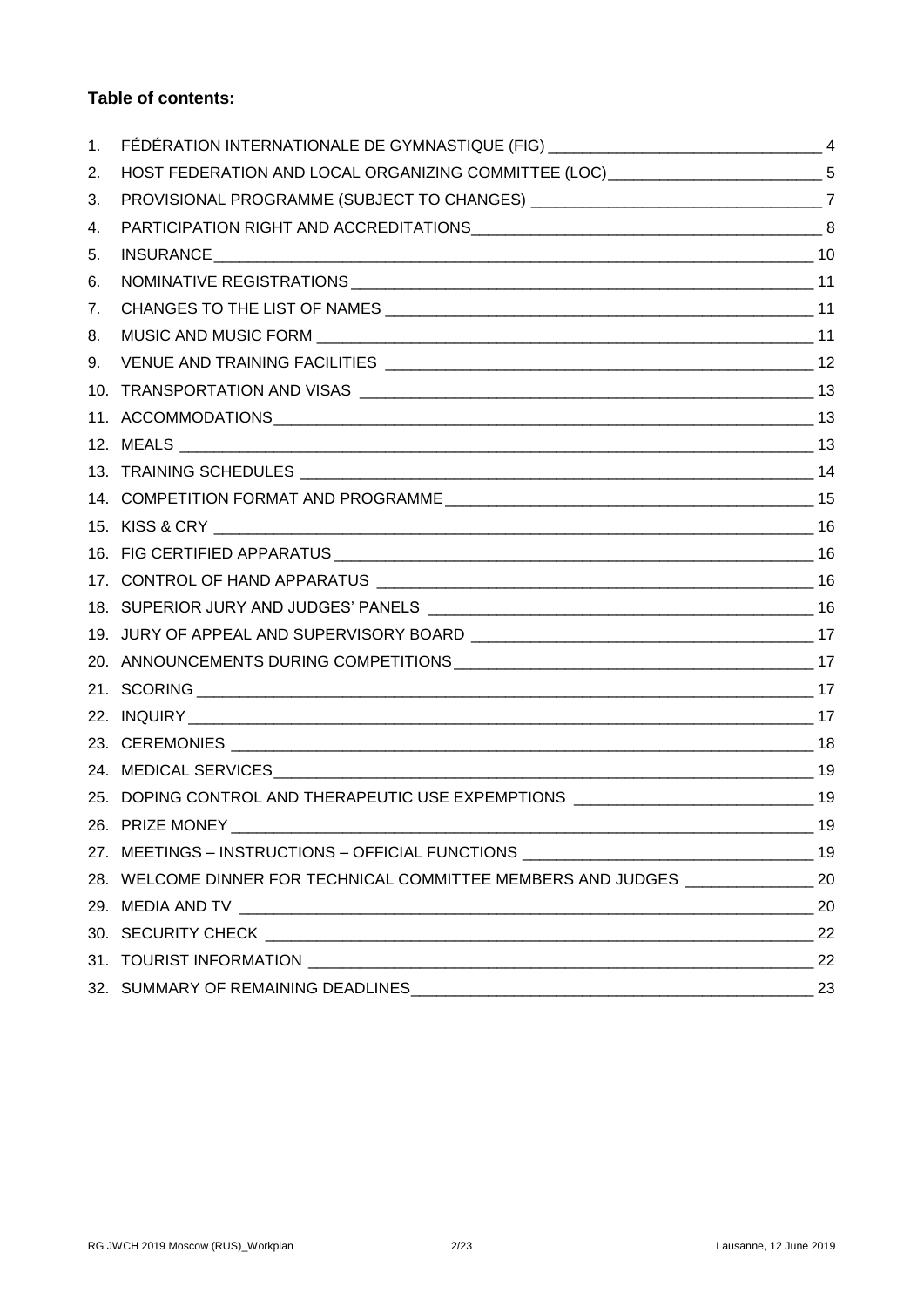# **FOREWORD**

The workplan for the 1<sup>st</sup> FIG Rhythmic Gymnastics Junior World Championships (JWCH) in Moscow (RUS) to be held from 19 to 21 July 2019 has been developed between the FIG Headquarters, the FIG RG TC and the LOC, in accordance with the following FIG regulations and rules (as valid in 2019):

- Accreditation Rules
- Advertising and Publicity Rules
- Anti-Doping Rules
- Apparatus Norms
- Code of Ethics
- Code of Points (version valid 1<sup>st</sup> February 2018) and relevant Newsletters
- General and Specific Judges' Rules for Rhythmic Gymnastics
- Licenses Rules
- Media Guideline
- Medical Organization of the Official FIG Competitions and Events
- Regulations for Awards Ceremonies
- Statutes
- Technical Regulations
- And subsequent decisions of the FIG Executive Committee.

All participating Federations commit to respect the Statutes and all FIG Regulations, especially with regards to the license, the age and the nationality of the gymnasts, as well as the respective Regulations concerning "Insurance'' art. 11.6 of the Technical Regulations.

Federations which have not fulfilled their financial obligations towards the FIG (such as annual membership fees, unpaid invoices, non-refundable entry fee, etc.) and the LOC (such as accommodation, meals, etc) will not be allowed to participate in these World Championships.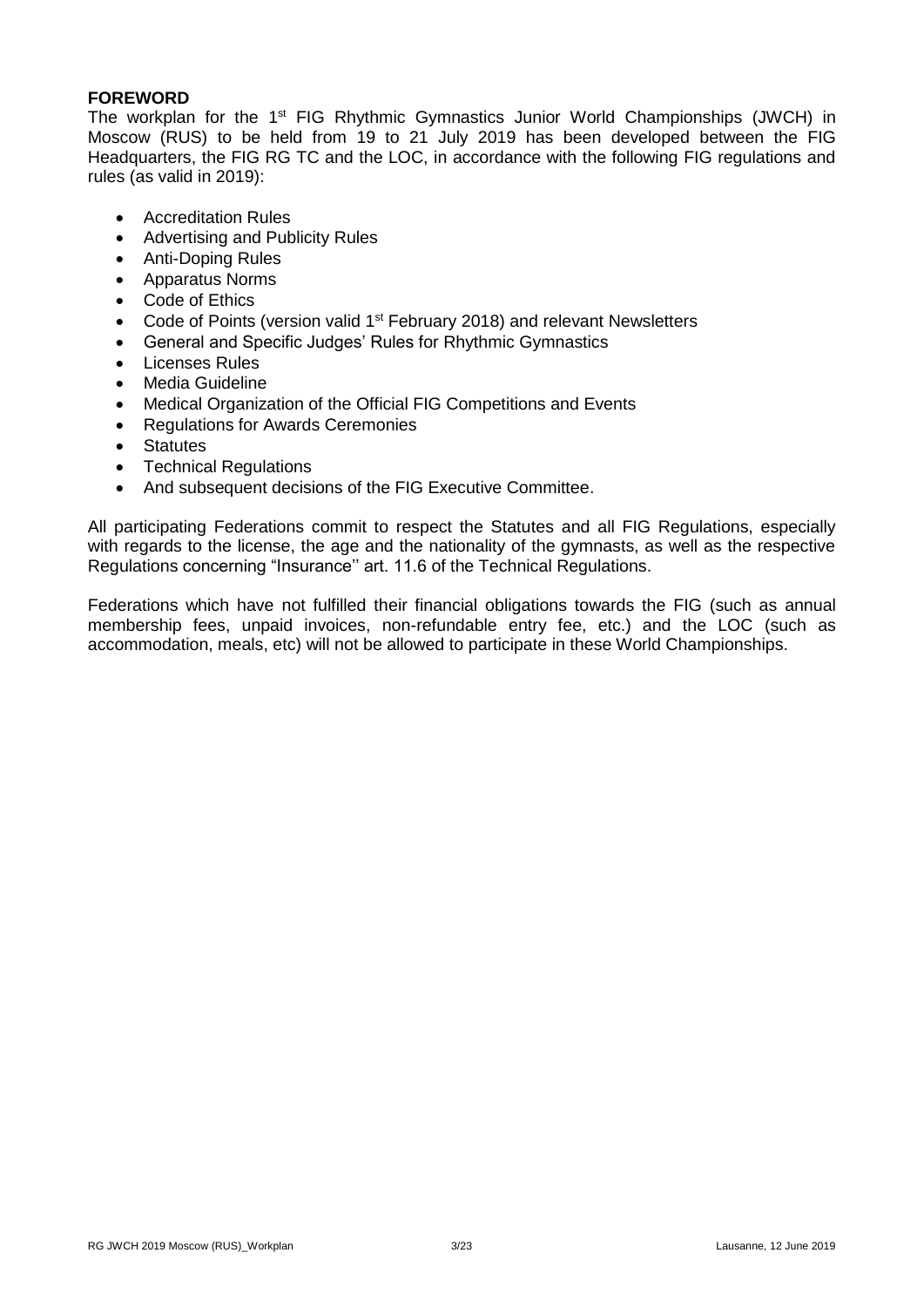# <span id="page-3-0"></span>**1. FÉDÉRATION INTERNATIONALE DE GYMNASTIQUE (FIG)**

Contact Person: Sylvie Martinet Avenue de la Gare 12 A Case Postale 630 - 1001 Lausanne, Switzerland Tel : +41 (0)21 321 55 10 - Direct: +41 (0)21 321 55 15 E-mail: [smartinet@fig-gymnastics.org](mailto:smartinet@fig-gymnastics.org) Website: [http://www.gymnastics.sport](http://www.gymnastics.sport/)

# **FIG Officials**

| President                                                       | Morinari Watanabe       |
|-----------------------------------------------------------------|-------------------------|
| President of the Jury of Appeal and the Supervisory Board       | <b>Ron Galimore</b>     |
| Member of the Jury of Appeal and the Supervisory Board          | Jesús Carballo Martinez |
| President of the Anti-doping, Medical and Scientific Commission | Dr. A. Jay Binder       |
| <b>Apparatus Commissioner</b>                                   | <b>Daniel Fesser</b>    |

# **Technical Committee and Superior Jury**

| President                | Nataliya Kuzmina      |
|--------------------------|-----------------------|
| <b>Vice President</b>    | Noha Abou Shabana     |
| <b>Vice President</b>    | Shihoko Sekita        |
| Member                   | Caroline Hunt         |
| Member                   | Mariya Gigova         |
| Member                   | Daniela Delle Chiaie  |
| Member                   | <b>Isabell Sawade</b> |
|                          |                       |
| Athletes' Representative | Liubou Charkashyna    |

# **FIG Staff**

| <b>Secretary General</b>              | Nicolas Buompane       |
|---------------------------------------|------------------------|
| Marketing and Communications Director | <b>Olivier Strebel</b> |
| <b>Technical Coordinator</b>          | <b>Steve Butcher</b>   |
| <b>RG Sports Manager</b>              | <b>Sylvie Martinet</b> |
| <b>Sports Manager</b>                 | Eunice Lebre           |
| Technology & Internet                 | Raphaël Koeng          |
| Editor                                | Luke Norman            |
| <b>Official Photographer</b>          | <b>Volker Minkus</b>   |

# **FIG – Television**

| TV Coordinator and Producer | Jean-Francois Rossé |  |
|-----------------------------|---------------------|--|
|                             |                     |  |

# **Longines – IRCOS**

| ongines Team Manager. | Pittel |
|-----------------------|--------|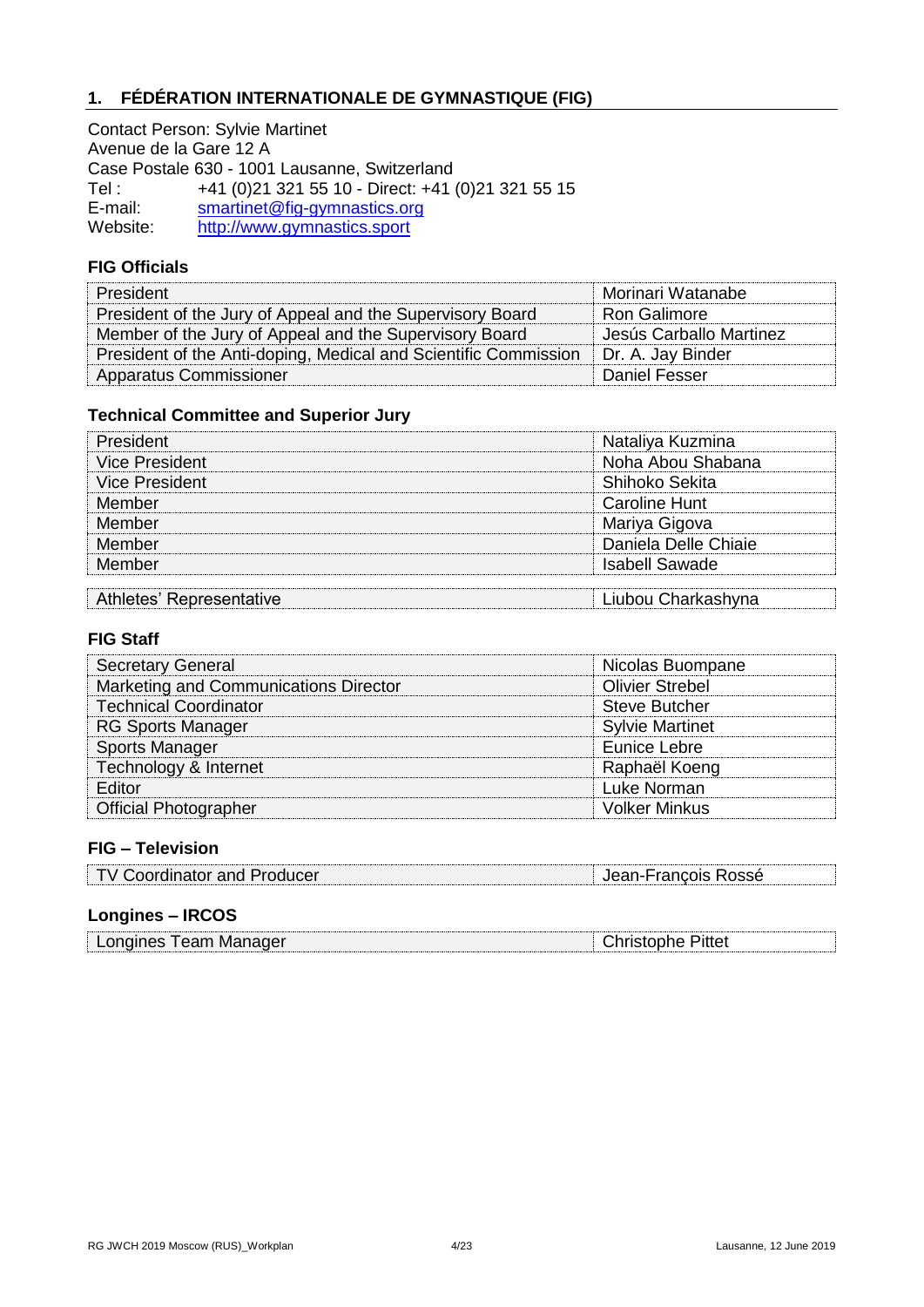# <span id="page-4-0"></span>**2. HOST FEDERATION AND LOCAL ORGANIZING COMMITTEE (LOC)**

# **Host Federation:**

RUSSIAN GYMNASTICS FEDERATION Contact Person: Mrs. Irina Tsareva Luzhnetskay nab., 8 - 119992 Moscow, Russia Tel: + 7 495 637 06 42 Fax: + 7 495 637 09 22<br>E-mail: rusqymnastics@m [rusgymnastics@mail.ru](mailto:rusgymnastics@mail.ru)

# **Local Organizing Committee (LOC)**

RUSSIAN RHYTHMIC GYMNASTICS FEDERATION Contact Person: Mr. Dmitry Binevskiy 8 Luzhnetskaya Emb. - 119992 Mocsow, Russia Tel: +7 926 635 02 49 Fax: +7 495 725 46 99 E-mail: [dbinevskiy@dszm.ru](mailto:rusrggym@mail.ru) Event website: <http://rgjunior2019.com/en>

# **RUS Officials**

| President                | Vasily Titov – President of the Russian         |
|--------------------------|-------------------------------------------------|
|                          | <b>Gymnastics Federation</b>                    |
| <b>Secretary General</b> | Valentina Nikanorova - Secretary General of the |
|                          | <b>Russian Gymnastics Federation</b>            |

# **LOC Officials**

| <b>Managing Director</b>                | Alexander Polinskiy - Director of Directorate for<br>Sports and Spectacular Events                                  |
|-----------------------------------------|---------------------------------------------------------------------------------------------------------------------|
| Director - Government Relations         | Viner-Usmanova - President of RG<br>Irina<br><b>Federation of Russia</b>                                            |
| Director - Community Relations          | Alexander Polinskiy - Director of Directorate for<br><b>Sports and Spectacular Events</b>                           |
| Director - Sales and Marketing          | Binevskiy - Deputy General<br>Dmitry<br>of<br>Directorate for Sports and Spectacular Events                         |
| Director - Participant Services         | Anna Polteva - Deputy General of Directorate<br>for Sports and Spectacular Events                                   |
| Director - Media Operations             | Binevskiy - Deputy General<br>Dmitry<br>of<br>Directorate for Sports and Spectacular Events                         |
| <b>Competition Management</b>           | Andrey Matkov - Sport Events Division Head<br>Manager of Directorate for Sports<br>and<br><b>Spectacular Events</b> |
| Venue Management                        | Shataev - Venue<br>Maksim<br>Operations                                                                             |
|                                         | Department Manager of Directorate for Sports<br>and Spectacular Events                                              |
| Director - Working Groups               | Irina Tsareva - Executive Director of RG<br><b>Federation of Russia</b>                                             |
| Director - Volunteers                   | Igor Klyuchukovskiy - Head of Volunteers of<br>Directorate for Sports and Spectacular Events                        |
| <b>Competition Manager</b>              | Natalia Orlova                                                                                                      |
| <b>Training Manager</b>                 | Natalia Abramova                                                                                                    |
| <b>VIP Service and Protocol Manager</b> | Irina Kasyanova - Head of Protocol<br>0f<br>Directorate for Sports and Spectacular Events                           |
| Ceremonies                              | Oksana Yairova - Deputy General of Directorate<br>for Sports and Spectacular Events                                 |
| Judges' Organization                    | Olga Ilina                                                                                                          |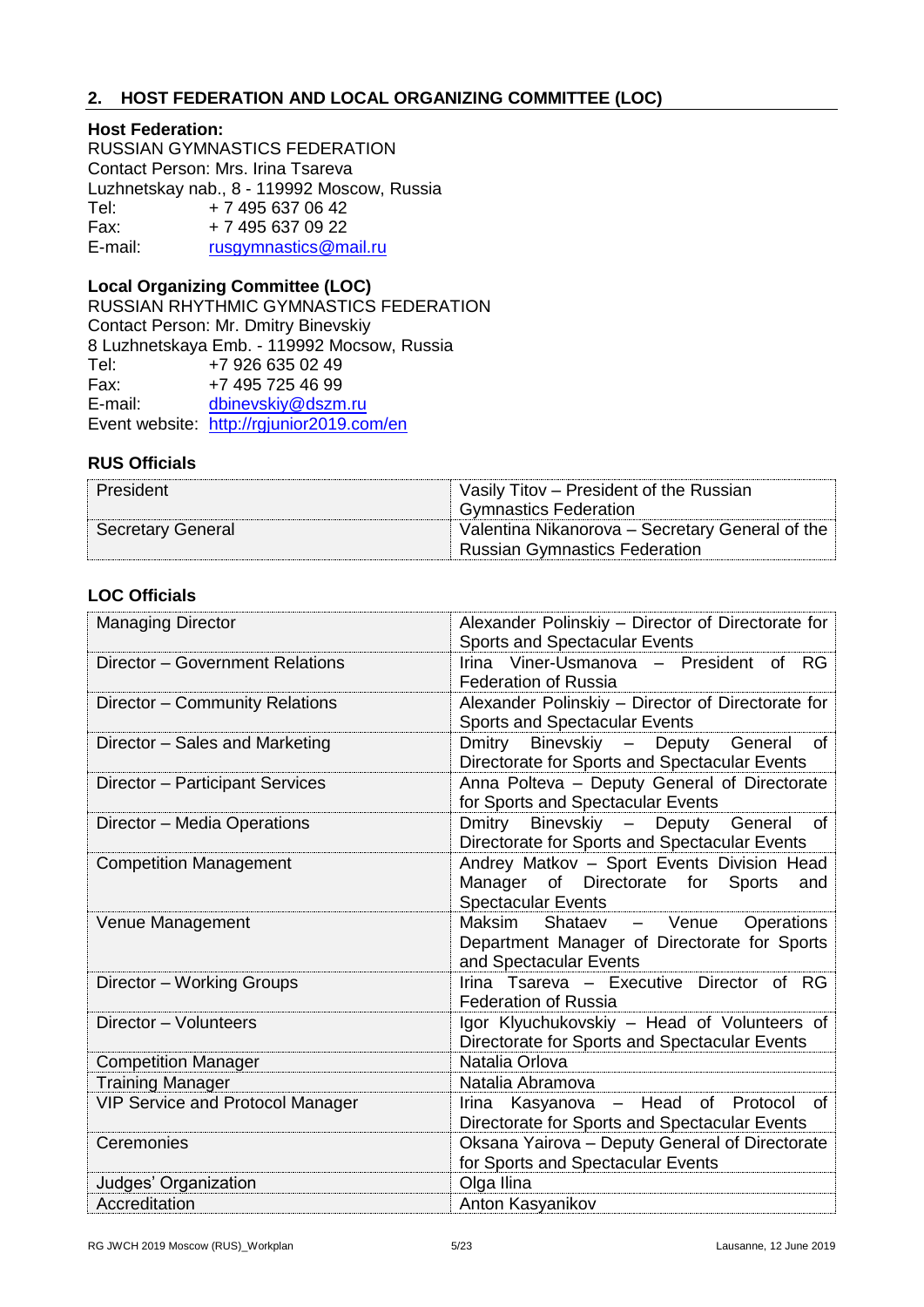| <b>Transportation Manager</b>           | Elena Shanaurova - Head of Transport<br>Department of Directorate for Sports and<br><b>Spectacular Events</b> |
|-----------------------------------------|---------------------------------------------------------------------------------------------------------------|
| Finance                                 | Anna Gribakina - Deputy General of Directorate<br>for Sports and Spectacular Events                           |
| <b>TV Coordination &amp; Production</b> | Petr Vasiliev - Deputy General of Directorate for<br><b>Sports and Spectacular Events</b>                     |
| <b>Medical Services Manager</b>         | Vladimir Zotkin - Chief doctor                                                                                |
| <b>Security Manager</b>                 | Boris Sysoev - Council General of Directorate<br>for Sports and Spectacular Events                            |
| Sport Information Desk coordination     | Anna Piskunova                                                                                                |

| LOC Gymnastics Ambassador | Margarita Mamun |  |
|---------------------------|-----------------|--|

# **Sport Information Center and Desk**

The Sport Information Desk (SID) will be located just after the entrance for Delegations, Level 1 in the Arena, and will be in operation during all Training, Warm-up, and Competition times. The Information Desk will be open approx. 30 minutes before the start of the first training and 60 minutes after the last training / competition (if doping control takes place, then even longer).



SID phone number: + 7 495 600 44 55 (also printed on the back of the Accreditation card)

An Event app.<http://rgjunior2019.com/en> has been developed and will be operational throughout the JWCH. Details of this application, along with the QR code will be circulated to Federations prior to the JWCH. This application will provide the start lists, the results and a range of technical information related to the JWCH.

Delegations' Mail Boxes will be set up at the SID.

A special "Mail Box" authority card will be issued during accreditation to each Head of Delegation or his/her Representative. This card must be shown by the Head of Delegation or his/her Representative when collecting new information from their Delegation' Mail Box. The Delegation member designated to collect the information from the Delegation' Mail Box will be required to sign each time he/she collects a document.

Information desks and boards, including transport, will also be set up at each official hotels' lobby.

#### **Liaison Officers**

The Official Language will be English. No designated Liaison Officers will be assigned to escort each Federation. Interpretation from and into any other language must be organized by the Delegations.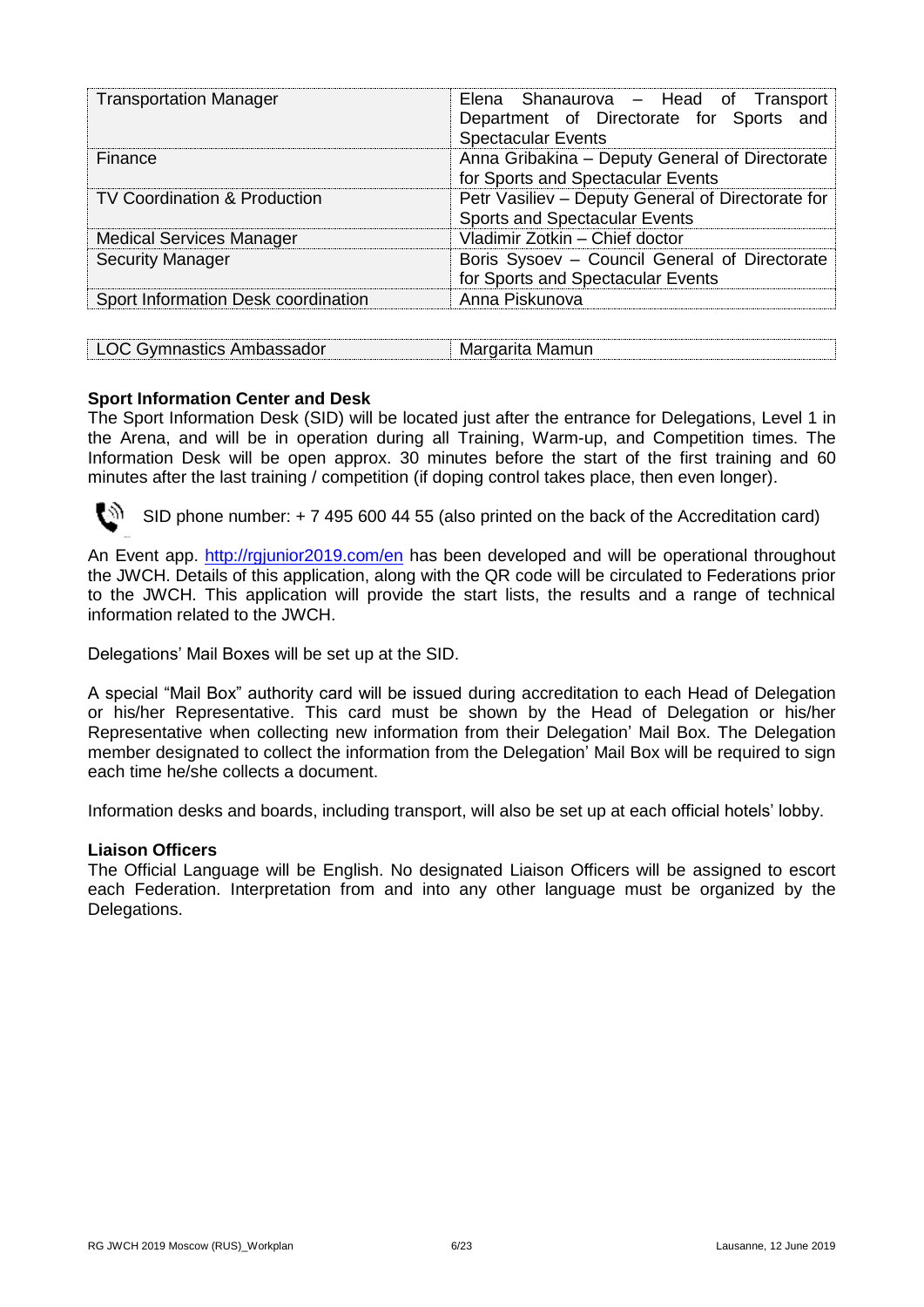# <span id="page-6-0"></span>**3. PROVISIONAL PROGRAMME (SUBJECT TO CHANGES)**

| DATE / TIME             | <b>DESCRIPTION</b>                                                                              | <b>LOCATION</b>        |
|-------------------------|-------------------------------------------------------------------------------------------------|------------------------|
| SUN. 14 July            | Arrival of FIG Staff                                                                            | Hotel                  |
| MON. 15 July            | Arrival of FIG RG Technical Committee Members                                                   | Hotel                  |
| TUE. 16 July            |                                                                                                 |                        |
| $09:00 - 19:00$         | FIG RG Technical Committee Meeting                                                              | TC room - Arena        |
| WED. 17 July            |                                                                                                 |                        |
| As announced            | Official arrival day of Delegations for RGI and RGG competitions                                | Accreditation          |
| $09:00 - 19:00$         | FIG RG Technical Committee Meeting                                                              | TC room - Arena        |
| THU. 18 July<br>All day | Training and Podium training for RGI and RGG as per schedule                                    | FoP and Training Halls |
| All day                 | Athletes' portrait photo session                                                                | Mixed zone             |
| $09:00 - 10:00$         | <b>Orientation Meeting for RGI and RGG Competitions</b>                                         | Arena - Level 3        |
| <b>Following</b>        | Reception for Heads of Delegation and Team Managers                                             | Arena - Level 2        |
| $11:00 - 11:20$         | Opening, Draw for D/ETR Judges for RGI and RGG Qualifications                                   | Arena - Level 3        |
| $11:20 - 17:30$         | Judges' instruction and Judges' oath for RGI and RGG                                            | Arena - Level 3        |
| $17:30 - 18:00$         | Judges' instruction for RGI and RGG by Longines                                                 | FoP                    |
|                         |                                                                                                 |                        |
| $18:30 - 20:00$         | Round table on Medical aspects and fight against Doping                                         | Arena - Level 3        |
| 20:30<br>FRI. 19 July   | Welcome dinner for TC Members and Judges                                                        | Grand Uryuk Rest.      |
| $08:00 - 08:45$         | Judges' draw for E/T/L Judges and briefing for RGI Qualification Rope and Ball                  | Arena - Level 3        |
| $09:00 - 10:25$         | RGI Qualification Rope and Ball alternatively - Group A                                         | FoP                    |
| $10:40 - 12:05$         | RGI Qualification Rope and Ball alternatively - Group B                                         |                        |
| $13:15 - 14:45$         | RGI Qualification Rope and Ball alternatively - Group C                                         |                        |
| $15:00 - 16:30$         | RGI Qualification Rope and Ball alternatively - Group D                                         |                        |
| $17:30 - 18:15$         | Judges' draw for E/T/L Judges and briefing for RGG General Competition 5 Hoops<br>and 5 Ribbons | Arena - Level 3        |
| $17:30 - 18:00$         | <b>Opening Ceremony</b>                                                                         | FoP                    |
| $18:30 - 21:00$         | RGG General Competition 5 Hoops and 5 Ribbons alternatively                                     |                        |
| Following               | FIG RG Technical Committee meeting - Judges' evaluations                                        | TC room - Arena        |
| SAT. 20 July            |                                                                                                 |                        |
| $08:00 - 08:45$         | Judges' draw for E/T/L Judges and briefing for RGI Qualification Clubs and Ribbon               | Arena - Level 3        |
| $09:00 - 10:25$         | RGI Qualification Clubs and Ribbon alternatively - Group A                                      | FoP                    |
| $10:40 - 12:05$         | RGI Qualification Clubs and Ribbon alternatively - Group B                                      |                        |
| $13:15 - 14:45$         | RGI Qualification Clubs and Ribbon alternatively - Group C                                      |                        |
| $15:00 - 16:30$         | RGI Qualification Clubs and Ribbon alternatively - Group D                                      |                        |
| $17:30 - 18:15$         | Judges' briefing for RGG General Competition 5 Ribbons and 5 Hoops                              | Arena - Level 3        |
| $18:30 - 21:00$         | RGG General Competition 5 Ribbons and 5 Hoops alternatively                                     | <b>FoP</b>             |
| $21:00 -$               | Award Ceremony RGG All-Around Ranking                                                           |                        |
| $-21:20$                | Award Ceremony RGI-RGG Team Ranking                                                             |                        |
| Following               | FIG RG Technical Committee meeting - Judges' evaluations                                        | TC room - Arena        |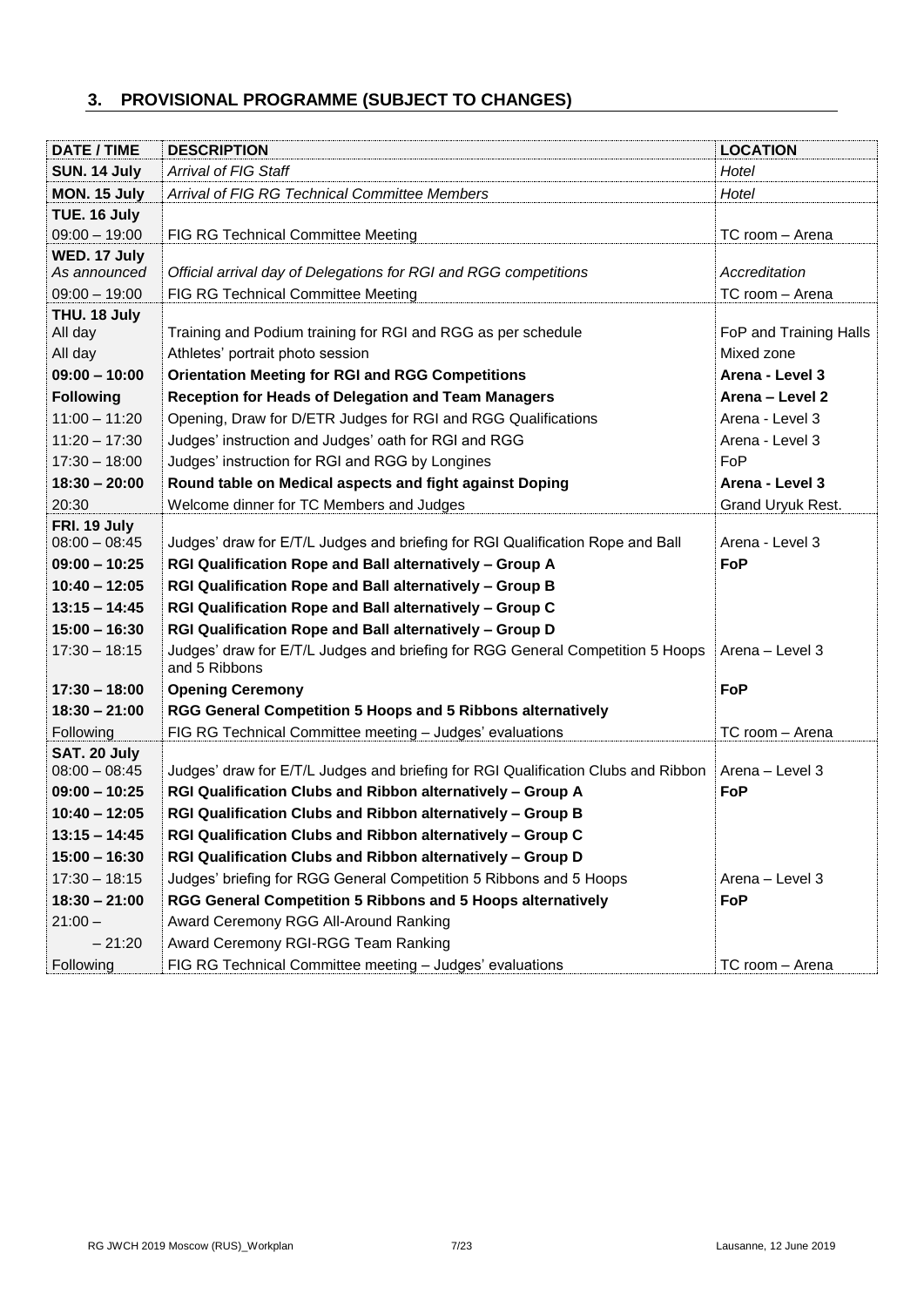| <b>SUN. 21 July</b> |                                                                      |                 |
|---------------------|----------------------------------------------------------------------|-----------------|
| $09:30 - 10:15$     | Draw for D/ETR/E/T/L Judges and briefing for RGI Apparats Finals (4) | Arena - Level 3 |
| $10:15 - 11:00$     | Draw for D/ETR/E/T/L Judges and briefing for RGG Apparats Finals (2) |                 |
| $12:00 - 12:35$     | RGI Rope Final (including presentation of the finalists)             | <b>FoP</b>      |
| $12:35 - 13:10$     | RGI Ball Final (including presentation of the finalists)             |                 |
| $13:10 -$           | Award Ceremony RGI Rope                                              |                 |
| $-13:25$            | Award Ceremony RGI Ball                                              |                 |
| $13:25 - 14:10$     | RGG 5 Hoops Final (including presentation of the finalists)          |                 |
| $14:10 - 14:20$     | Award Ceremony RGG 5 Hoops                                           |                 |
| $14:20 - 14:55$     | RGI Clubs Final (including presentation of the finalists)            |                 |
| $14:55 - 15:30$     | RGI Ribbon Final (including presentation of the finalists)           |                 |
| $15:30 -$           | <b>Award Ceremony RGI Clubs</b>                                      |                 |
| $-15:45$            | Award Ceremony RGI Ribbon                                            |                 |
| $15:45 - 16:30$     | RGG 5 Ribbons Final (including presentation of the finalists)        |                 |
| $16:30 - 16:40$     | Award Ceremony RGG 5 Ribbons                                         |                 |
| $16:45 - 17:45$     | Closing Ceremony and Gala                                            |                 |
| 19:30               | Farewell party                                                       | Tbd             |
| MON. 22 July        |                                                                      |                 |
| As announced        | Departure of RGI and RGG Delegations                                 |                 |
| All day             | FIG RG Technical Committee meeting - Judges' evaluations             | Arena - Level 3 |
| TUE. 23 July        |                                                                      |                 |
| As announced        | Departure FIG RG Technical Committee Members and FIG Staff           |                 |

# <span id="page-7-0"></span>**4. PARTICIPATION RIGHT AND ACCREDITATIONS**

Please refer to the directives for details on the participation rights and maximum delegation size, supplementary accreditations, payment procedures, and insurance deadlines.

A list including all medical personnel duly approved by the FIG is published on the FIG website. Medical personnel seeking accreditation for these JWCH and who are not on this list must send to the FIG Offices (attention Mr. Loïc Vidmer at [lvidmer@fig-gymnastics.org\)](mailto:lvidmer@fig-gymnastics.org) a copy of his/her medical certificate/diploma duly translated into English or French. They must also complete as soon as possible but at the very latest at the deadline of the Nominative Registration – Step 1, the "Form to be accredited as Medical Doctor or Paramedical staff at FIG Events". This Form can be downloaded from the FIG database after creating a profile for Medical Staff, (please refer to the FIG database User instructions available on the FIG administration website). Without this document, the accreditation of the medical personnel will not be released.

#### **Accreditation Principles**

The accreditation identifies individuals in good standing from FIG affiliated federations participating in the event. The accreditation is personal and non-transferable. It indicates and defines individuals' right to access to the different zones as per their functions, as well as to the LOC transport service (if accommodation booked through the LOC only).

All participants and officials are required to wear their accreditation card at all times. The accreditation card is also necessary to pass the security controls.

Accreditation cards will have 3 different colours in order to identify delegations for Individuals from Groups. Blue for Individual, Dark Pink for Group and White for both Individual and Group (for members such as Head of Delegation, Medical personnel, etc) who are in function for both Individual and Group competitions. The access in the training and warm-up halls will be strictly limited to the gymnasts participating in the specific training or competition (Individual or Group) and according to the training and warm-up schedule, with the appropriate delegation member.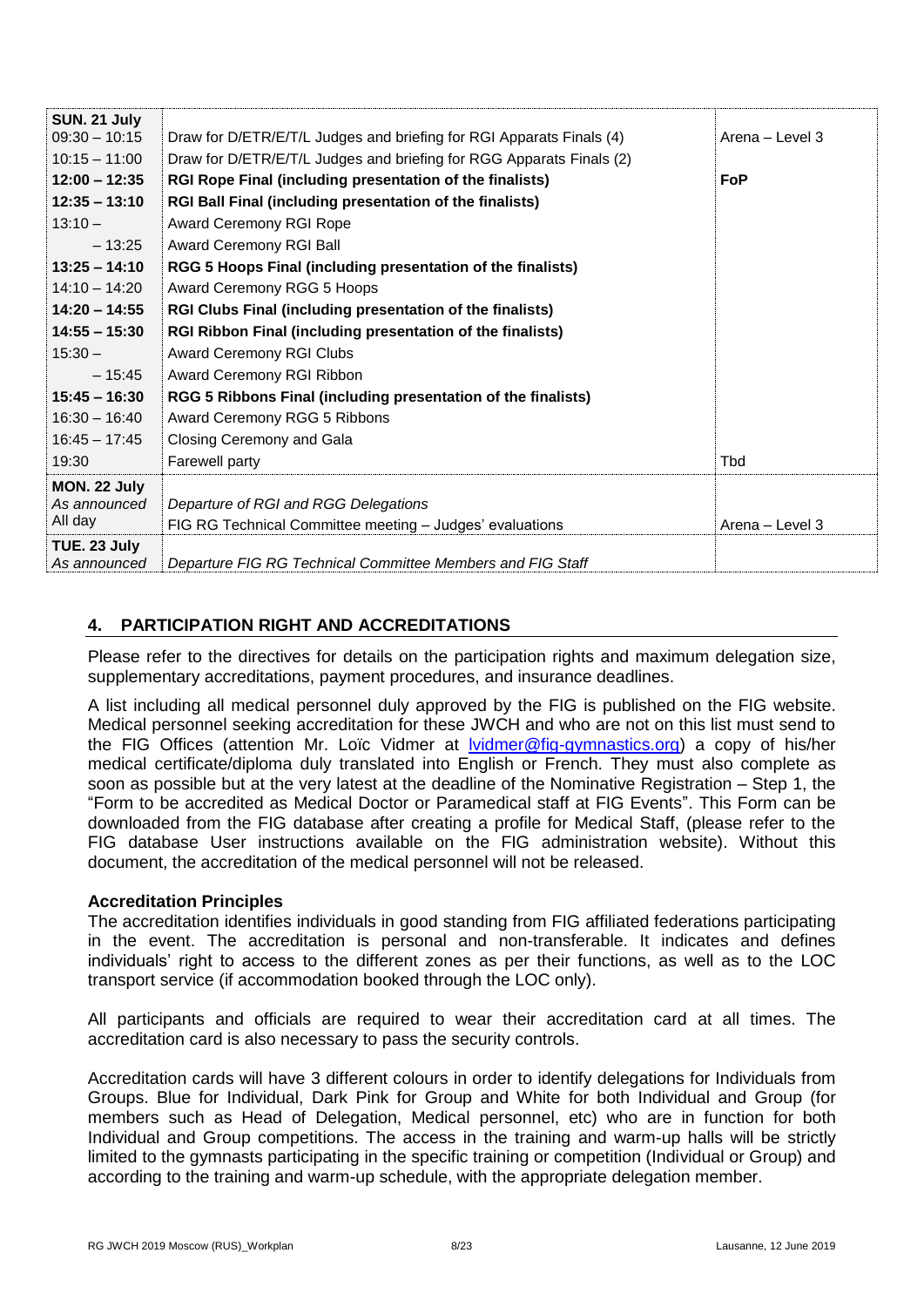In case of lost or stolen accreditation cards, the LOC and the FIG must be informed immediately to block the accreditation. They may be replaced at the expense of the card holder (EUR 200).

# **Transferable access cards (TAC)**

According to FIG Accreditation Rules, coaches will need to present a TAC to access the Competition Area (Field of Play (FoP), Zone 1). Medical personnel and Head of Delegations/Team Manager will need to present a TAC to access the Warm-up Hall (WuH Zone 3).

The TAC is valid only if presented in conjunction with the primary accreditation card. All delegations will be allocated a number of Zone 1 and Zone 3 TACs respecting FIG Accreditation Rules.

Additional transferable access cards may be delivered by FIG upon request by the delegation due to competition schedule / conditions.

The TACs are only transferable within the National Federation's official delegation and appropriate function.

#### **Lost or stolen transferable access cards shall not be replaced.**

Any misuse of an accreditation (zone, time, TAC, etc.) shall lead to the immediate withdrawal of the accreditation and to a fine of CHF 2'500.- per case to the respective federation. Further steps are possible (e.g. case to be submitted to the Disciplinary Commission).

#### **Accreditation Center**

The Accreditation Center will be located at the right of the main entrances (entry of spectators) of the Arena and will be open as follows:

- Opening Dates: from 15 to 21 July 2019
- Opening Hours: from 09:00 to 21:00 during the official accreditation day, or later should the majority of the delegations arrive in the evening

Accreditation center provisional schedule:

| Date         | From  | Until |
|--------------|-------|-------|
| 15 July 2019 | 14:00 | 18:00 |
| 16 July 2019 | 09:00 | 19:00 |
| 17 July 2019 | 09:00 | 21:00 |
| 18 July 2019 | 08:00 | 20:00 |
| 19 July 2019 | 08:00 | 20:00 |
| 20 July 2019 | 08:00 | 20:00 |
| 21 July 2019 | 10:00 | 17:00 |

#### **Accreditation Distribution**

Accreditations will be distributed to the Head of Delegation or his/her Representative at the Accreditation Center based on the nominative registrations submitted on the FIG online platform. FIG Accreditation rules will be strictly applied notably as far as the number of accreditations and TACs per Federations is concerned. No additional accreditations may be issued without the prior approval of FIG. Any additional person to the nominative list is considered as a spectator and must buy entry tickets.

Accreditations will not be delivered unless all financial, organizational and insurance obligations have been met.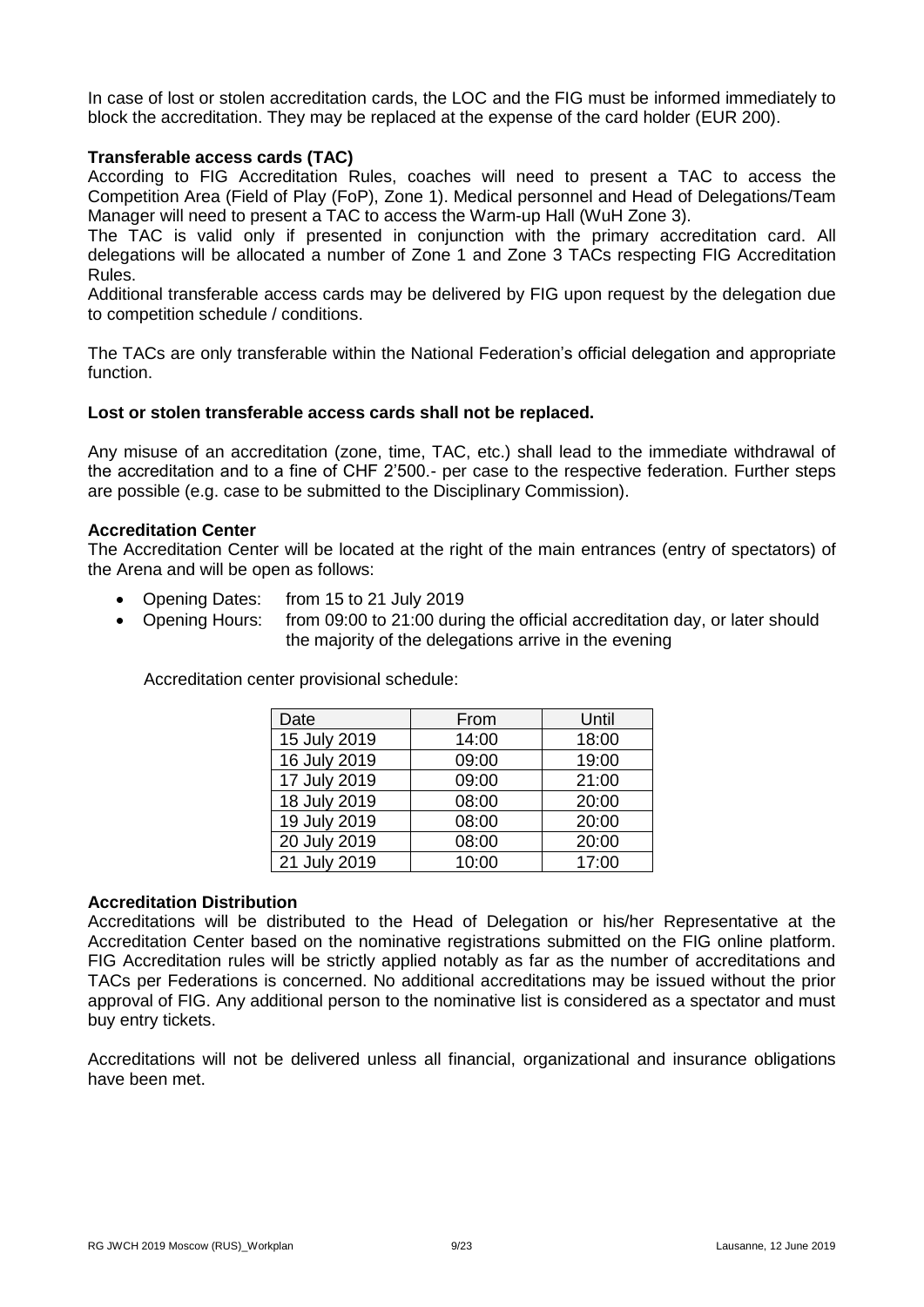# **Control and Distribution of the Required Material**

At accreditation the Head of Delegations or his/her Representative will be requested to:

- present to the LOC a valid passport of all Delegation members for proof of identity and control of Nationality. A scan of the passport of the accredited gymnasts will be made and handed out to the FIG
- present to the LOC the gymnasts' valid FIG License for further age control and anti-doping purposes
- check the correct names of their complete Delegation
- confirm the NF contact details onsite (e-mail and mobile phone) for proper delivery of the gymnasts' start lists, judges' lists and results
- finalize the necessary payments if needed (i.e. insurance, additional accreditation, etc.)
- show proof of the cover note or photocopy of the valid insurance policy either in English or in Russian
- verify the accommodation and meal requirements including the Farewell Banquet
- verify the return flight schedules
- confirm the accuracy of the Federation National Anthem and National Flag presented by the LOC, and sign the relevant form
- confirm the correct music, uploaded on the LOC Digital Platform
- hand in one back up CD/USB (1 CD/USB per gymnast/group and per apparatus) for safety reasons or in case of technical problems

**Music**: Delegations will also be requested to bring a CD for training sessions. All CDs/USB must be labelled as mentioned in point 1.5.8 of the CoP. The CD/USB will be returned to the Head of Delegation or his/her Representative at the SID at the conclusion of the competition.

**Photo**: if a photo has to be taken in Moscow because none has been uploaded onto the LOC online system or the quality of photo is not appropriate for accreditation, there will be a charge to the federation of 10 EUR per missing photo, payable to the LOC at the time of accreditation.

It is recommended that Delegations take the Workplan, training and competition schedules and starting orders with them, as hard copies will not be distributed on site.

At accreditation the LOC will hand out to the Head of Delegation or his/her Representative:

- the revised pages of the Workplan, starting order and/or schedules, if applicable
- the FIG "Medical and anti-doping practical information"
- the diplomas of participation
- the meal tickets (if applicable), transportation schedules, invoices, delegation package, and invitations
- the Mail Box Authority card
- the information regarding gymnasts' safeguarding plan.

# **Delegation Seating**

The LOC will reserve a number of seats for the accredited delegation members in the venue. These seats will be available on a "first come, first served" basis. Delegates will be requested not to sit in any other spectator seats within the arena unless permitted to do so by a representative of the LOC. Reserved places will also be put at the disposal of authorized officials and guests of honour.

# <span id="page-9-0"></span>**5. INSURANCE**

Delegation members with insufficient insurance cover must inform the LOC in writing by **01 July 2019** at the very latest.

Please refer to the Directives and to the document "International Assistance Insurance Information" provided by FIG for Gymnasts and Judges published on the FIG online calendar (click [here\)](https://www.gymnastics.sport/site/events/detail.php?id=15968#loaded).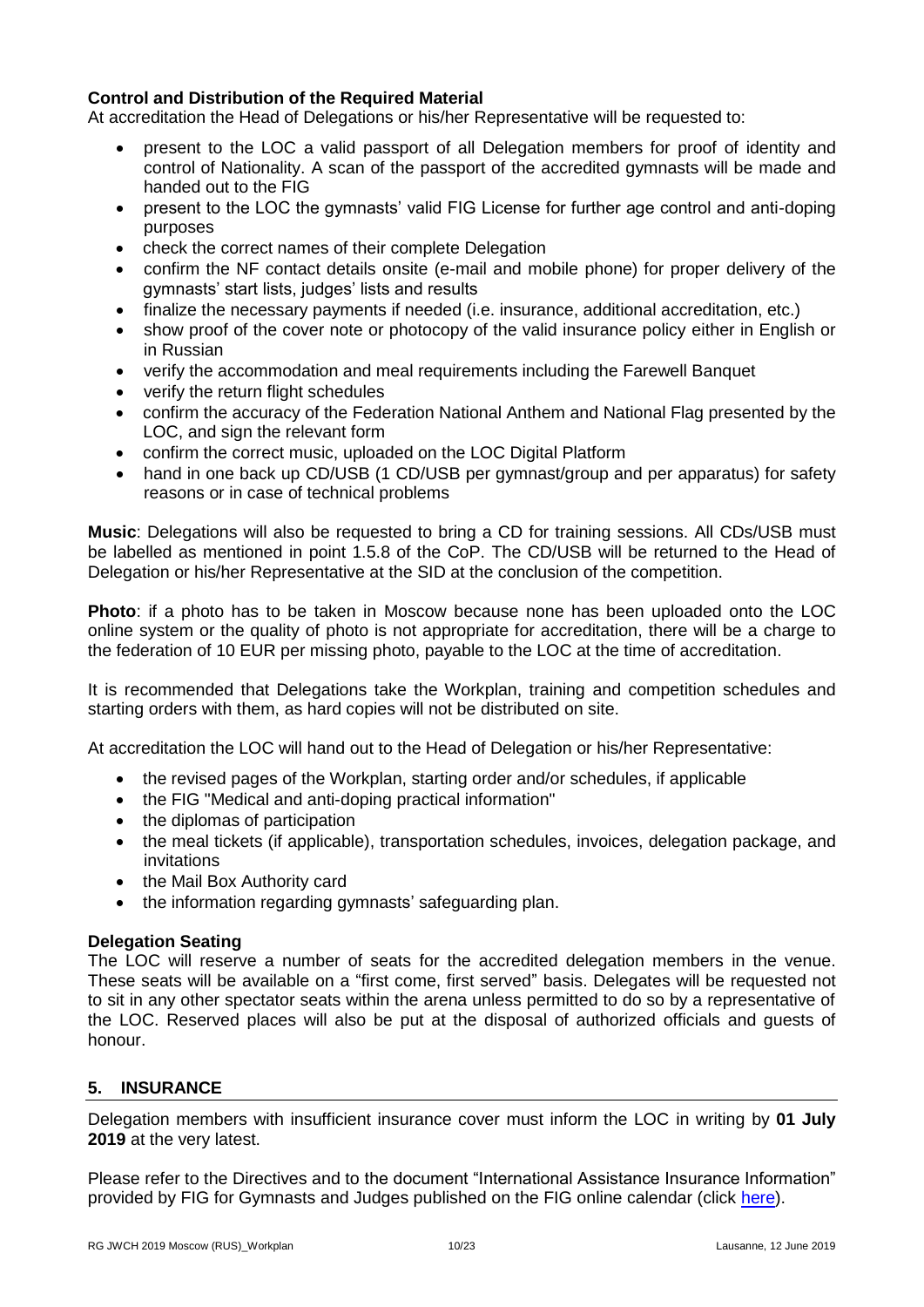# <span id="page-10-0"></span>**6. NOMINATIVE REGISTRATIONS**

Please refer to the Directives for details on the two different steps for the Nominative Registration.

Deadline to submit the Nominative Registration – Step 1: **19 June 2019** Deadline to submit the Nominative Registration – Step 2: **05 July 2019**

As per the FIG rules, the fine to be paid to FIG for missing or late nominative registration (after the deadline of **19 June 2019**) is of CHF 1'000.-.

As per FIG Code of Ethics art. 2d), during the conduct of their activities, FIG members are expected to display correct deportment, to declare any conflict of interest between the organization of which he/she is a member and all other organizations with which the FIG has relationships. Any close family relative\* to a competitive gymnast may not judge that gymnast or his/her group at any FIG sanctioned event. If a conflict should or could appear, the president of the FIG is to be informed, so appropriate action can be taken.

\*Note: definition of "close family relative":

- they are or were married to or live in a registered partnership or co-habit with a gymnast
- they are related to a gymnast by birth or marriage in direct or in collateral line, including the following persons: grandparent, parent, uncle, aunt, brother, sister, child, grandchild, nephew and cousin

#### **FIG license and age limit of gymnasts**

Please refer to the Directives.

# <span id="page-10-1"></span>**7. CHANGES TO THE LIST OF NAMES**

Please refer to Section 1 Regulation 4.2 of FIG Technical Regulations for details on the provisions related to the changes of the lists of names.

Please use the appropriate Form (Appendix 1, 2 or 3) for any accreditation change's requests (function and / or name) made after the deadline of the Nomination Registration – Step 2.

#### **REMINDER:**

If any individual gymnast gets injured or ill after the Nominative Registration – Step 2, the replacing gymnast will have to perform all apparatus the sick or injured gymnast was registered for, and will fill the same position(s) in the draw (starting order) of the replaced gymnast.

#### <span id="page-10-2"></span>**8. MUSIC AND MUSIC FORM**

#### **Music**

As per the Directives, the music must be uploaded (.mp3 or .wga formats) to the LOC Digital Platform by **01 July 2019** at the very latest to organize the music check at the Arena before the event.

During the Competitions all music will be played by computer only.

#### **Music Form:**

Refer to the Directives for the submission of the Music Form.

In addition, if a change of gymnast or music occurs between Nominative Registration - Step 1 or Step 2, a revised Music Form must be sent to both FIG and LOC by **05 July 2019** at the very latest.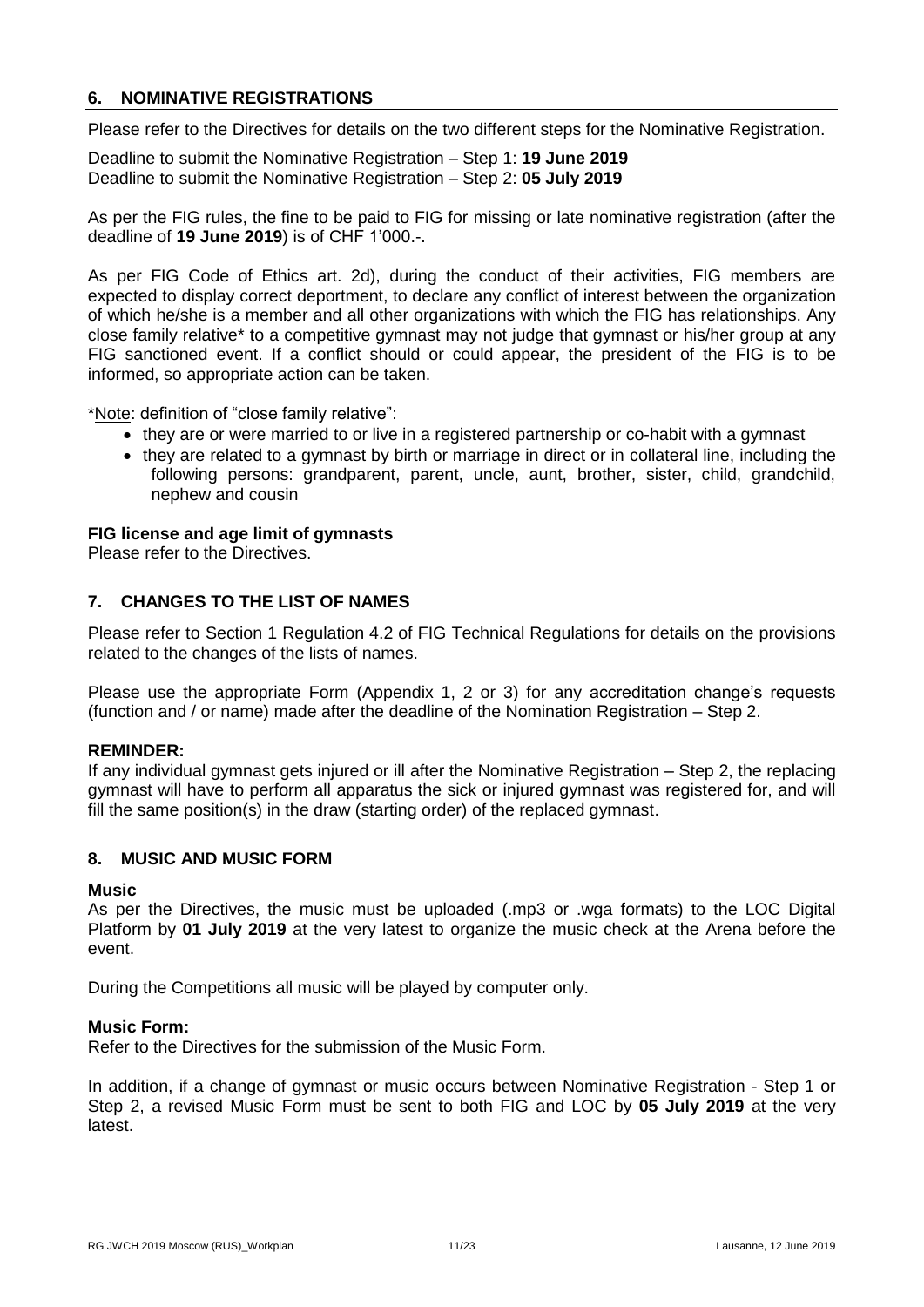# <span id="page-11-0"></span>**9. VENUE AND TRAINING FACILITIES**

Please refer to the Directives for location of the competition, training and warm-up halls.

| Specificities of the                                       | 1 Competition RG Floor 16 x 16 m on the ground (no podium)                                                                                                                                                                                                                                                                                                                       |
|------------------------------------------------------------|----------------------------------------------------------------------------------------------------------------------------------------------------------------------------------------------------------------------------------------------------------------------------------------------------------------------------------------------------------------------------------|
| Field of Play (FoP)                                        |                                                                                                                                                                                                                                                                                                                                                                                  |
| (Level 1)                                                  | Look of the Event: BLUE color (with colourful elements)                                                                                                                                                                                                                                                                                                                          |
| Specificities of the<br>Warm-up Hall<br>(WuH)<br>(Level 1) | Located in the nearest training hall from the Field of Play. The passage<br>between the WuH and the FoP will be secured by a temporary tunnel.<br>1 RG Floor 14 x 14 m                                                                                                                                                                                                           |
|                                                            | The WuH will be equipped with:<br>Measuring table and scale for the check of the hand apparatus<br>Music system compatible with CD, USB key and Bluetooth for training<br>day only<br><b>Ballet bars and mirrors</b><br>Iron and ironing table<br>Television<br>Watch<br><b>CIS</b><br>Water<br>Ice                                                                              |
| Specificities of the<br><b>Training Halls</b><br>(Level 1) | 3 Training Halls next to each other.<br>3 RG Floors 14 x 14 m per Hall (one being the last warm-up floor<br>during competition days)<br>Equipped with:<br>Music system compatible with CD, USB key and Bluetooth<br>Massage Tables<br><b>Ballet bars and mirrors</b><br>Irons and ironing tables<br>Television<br>Watch<br>Fruits and water<br>Ice<br>Changing rooms and toilets |
| Specificities of the<br>Choreography Hall<br>(Level 2)     | Hall for general warm-up, stretching and choreography.<br>Equipped with:<br>Ballet bars and mirrors<br>Changing rooms and toilets                                                                                                                                                                                                                                                |

The Wifi with specific login and password will be provided in the following areas:

- FIG offices
- Technical Table and Secretariat
- Changing rooms and training halls (incl. warm-up hall)
- Press conference room, Press center, Press bar, Press tribune
- Athletes' lounge and Restaurant
- Delegation seating area
- VIP lounges
- LOC offices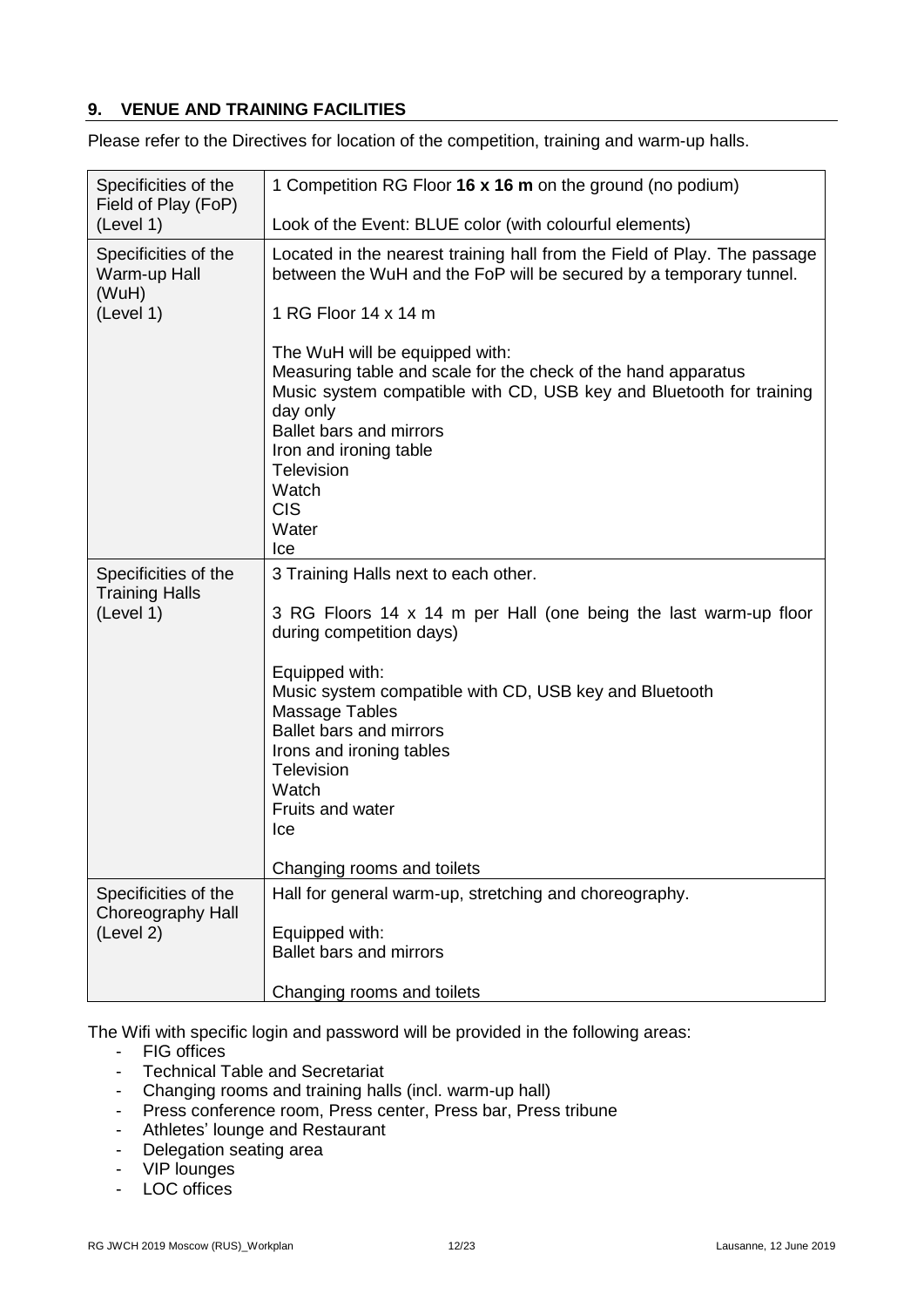# <span id="page-12-0"></span>**10. TRANSPORTATION AND VISAS**

Please refer to the Directives for details on Transportations and Visas.

Deadline for Delegations to send by e-mail their arrival and departure or to upload information on the LOC online platform: **21 June 2019** at the very latest.

# **Arrival**

The LOC personnel will be present at all arrival points with greeting signs to welcome the Delegation members. Delegations will be requested to make their ways to meet with them.

The delegations will be driven directly to the Accreditation Center to complete the accreditation formalities, then to their respective Hotel. In case of night arrivals, the Head of Delegation will be driven to Accreditation Center next morning.

Event local transportation service from the airports to the official hotels and back, from the official hotels to the venue and back, as well as to any other official activities and back, will be provided to all delegations that stay at one of the official hotels, book their accommodation through the LOC and submit their Travel Form (Appendix 4) via email to [loc2019hotel@gmail.com](mailto:oc2019hotel@gmail.com) by **21 June 2019**.

#### **Departure**

If entitled, shuttle transportation will be coordinated by the LOC from the official hotels to the departure area based on the information collected from the Delegations and confirmed by the Head of Delegation during the accreditation. A detailed schedule for departures will be displayed on the board at the official hotels.

# **Transport Office and Phone Number**

The Transport Office will be located in the Arena at the Delegations' entrance (Level 1) and will be operational from 15 July 2019.

The Transport Desk in Radisson hotel will be operational from 14 July 2019. The Transport Desk in the official hotels (Korston, Yunost and Astrus) will be operational from 17 July 2019.

Details on the opening dates and hours for the above transport services will be given during the Orientation Meeting.

The transport office phone number will be printed on the back of the Accreditation card.

#### <span id="page-12-1"></span>**11. ACCOMMODATIONS**

Please refer to the Directives for details on the selection of hotels, payment, etc.

Deadline for Delegations to submit the Accommodation (names-to-rooms assignment) to the LOC online platform: **19 June 2019** at the very latest.

Deadline for payment of the totality of the accommodation costs: **01 June 2019.**

# **Please refer to the Directives regarding the accommodation cancellation fees after 01 June 2019.**

The room keys and hotel information will be distributed to the delegation upon their hotel check-in. Room keys will not be issued until all the financial requirements of accreditation have been fulfilled.

#### <span id="page-12-2"></span>**12. MEALS**

Please refer to the Directives for details on orders, payment, etc.

Deadline for payment of the 50% of the meal costs: **01 June 2019.** Deadline for payment of the remaining 50 % of the meal costs: **19 June 2019.**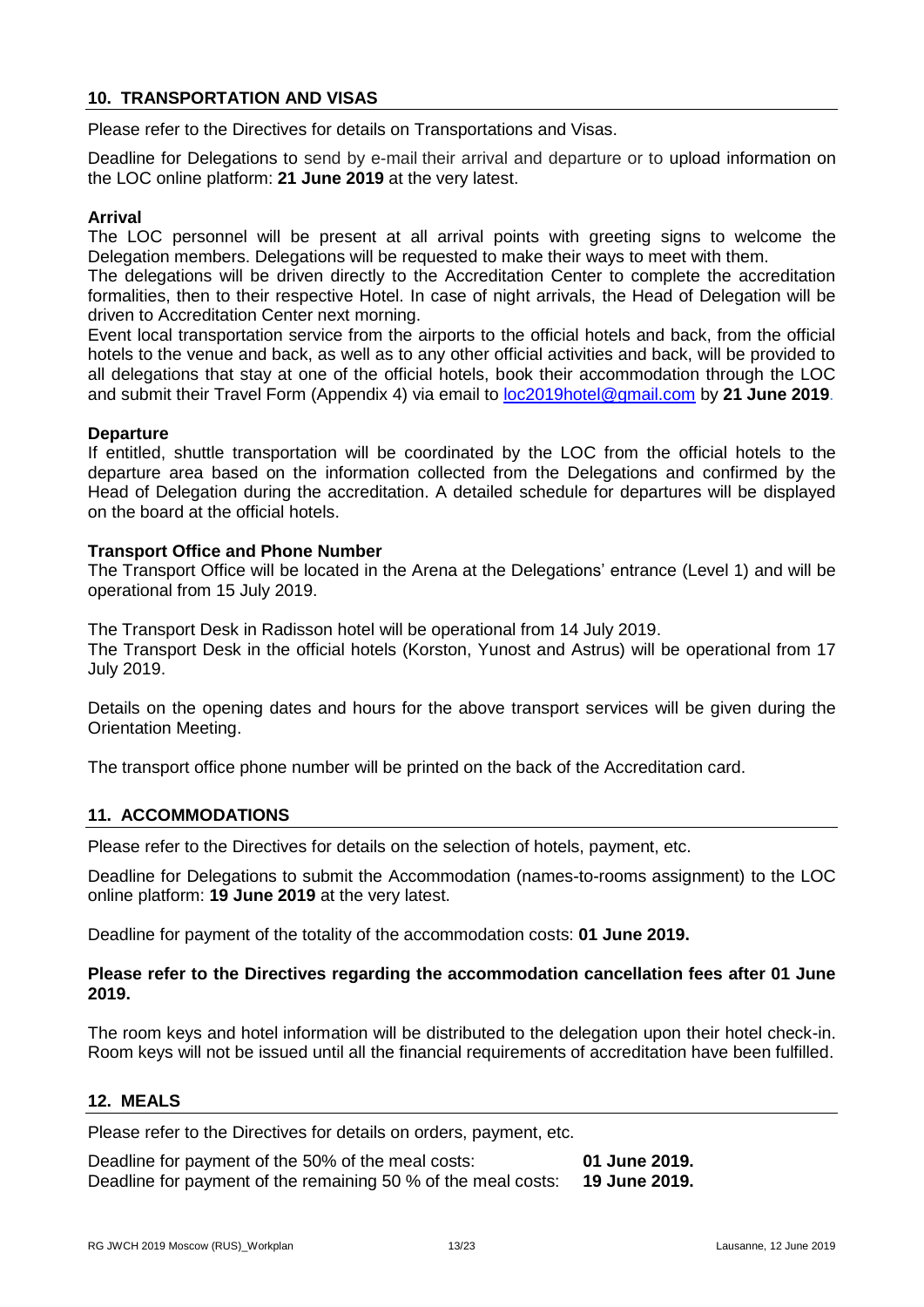# **Please refer to the Directives regarding the meals' cancellation fees after 19 June 2019.**

Delegations having booked their meals at the hotels with the LOC through the LOC accreditation system will receive the meals vouchers during the accreditation procedure and then use them at the respective Hotel.

The lunches for Judges will be provided at the restaurant on Level 1 of the Arena during the Competition days. Judges who are working on each specific competition day will be provided with free lunches for that specific day.

The LOC will provide the Delegations with free water and fruits in the training halls, and water only in the warm-up hall. The LOC will provide the judges throughout the event with small drinks, fruits and snacks at the Judges' room.

#### **Farewell Banquet**

Please refer to the Directives.

Deadline for accredited delegation members who do not stay at one of the official hotels and did not book their accommodation through the LOC, and wish to attend the Banquet: **01 July 2019** at the very latest. Price per tickets: **100 EUR**

Dress code: casual.

Bus transfers will be organized from the official hotels to the banquet and back as needed.

Further information will be given at the Orientation Meeting.

# <span id="page-13-0"></span>**13. TRAINING SCHEDULES**

#### **Early or late training opportunities**

No early or late training will be available at the official competition and training venue.

Delegations arriving earlier or departing later than the official arrival and departure dates can contact the LOC in advance in order to receive information on early training opportunities in local facilities in Moscow and Moscow region.

All costs (training floor, accommodation, catering, etc) and logistical arrangements (incl. transportation from/to the airport) related to these early or late training opportunities will have to be covered by the respective NF. Please note that the requests of arrangement of early or late trainings will be considered on a "first come, first served" basis due to training facilities limitations.

#### **Official training schedules**

The Official training schedules have been organized in accordance with the Technical Regulations. The detailed training schedules will be published on the FIG online calendar in due time.

Delegations must respect the designated training times and the allocated training carpets. Changes to the official scheduled training hours will not be accepted. Each individual gymnast/group has the same possibility of training session. After the qualification competition, training will be available to those individual gymnasts/groups who have qualified for the Apparatus Final competitions only.

#### **Podium training**

Gymnasts will have the opportunity to perform their routine(s) on the Floor where the competition will take place on the official Podium training day only.

It is the responsibility of each Delegation to ensure that coaches and gymnasts listen to their music during the Podium training, and the Head Delegation/Coach to sign to confirm that he/she is happy with.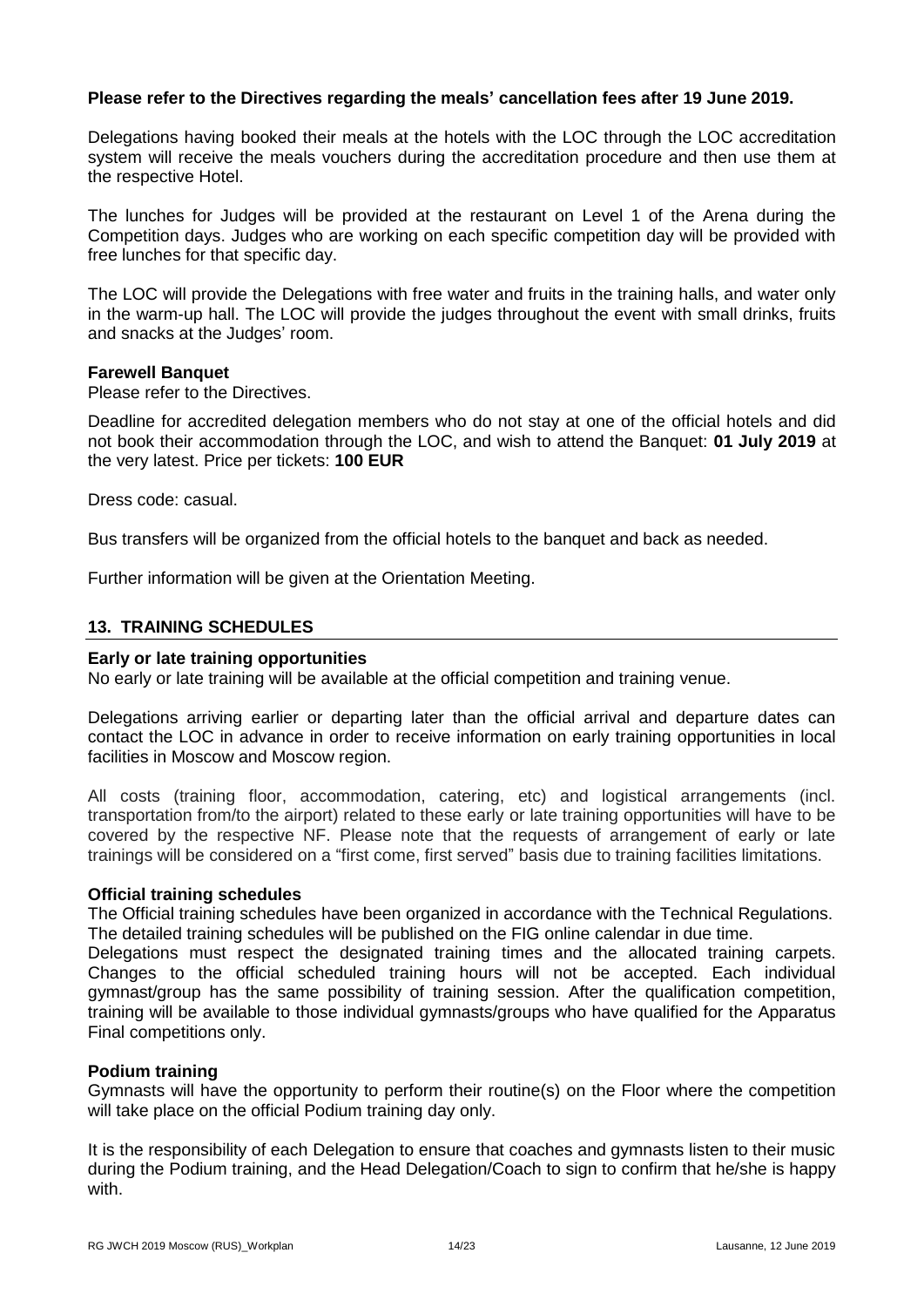# <span id="page-14-0"></span>**14. COMPETITION FORMAT AND PROGRAMME**

Please refer to the Directives article 11 for details on the competition format and programme.

# **Qualification Individual – clarifications:**

- The maximum number of routines **per apparatus and per Federation is 1 routine**, regardless the number of gymnast(s) registered (1, 2, 3 or 4) by their Federation
- Each gymnast **must** perform minimum one (1) routine
- The choice of the apparatus to be performed per each gymnast is **up to** the Federation

# Examples:

| Registrations                     |   |   |   |   |
|-----------------------------------|---|---|---|---|
| Federations with 4 gymnasts       | A | в | C | n |
|                                   | C | A | D | B |
| or any other possible combination |   |   |   |   |
| Federations with 3 gymnasts       | A | A | B | C |
| Or                                | В | A | в | C |
| Or                                | С | в | A | C |
| or any other possible combination |   |   |   |   |
| Federations with 2 gymnasts       | A | A | B | B |
|                                   | A | A | A | B |
|                                   | В | A | в | B |
| or any other possible combination |   |   |   |   |
| Federations with 1 gymnast        | Α | Α | А | Α |

#### **Individual and Group Finals Presentation of the Finalists**

Individual and Group Finalists will be presented before each Apparatus Final. **Participation is mandatory.**

The timing for these presentations will be already considered in the detailed training, warm-up and competition schedule.

Further information will be given at the Orientation Meeting.

The Competition Director and the Floor Manager will be in charge of the training, warm-up and competition areas. All instructions given by them must be strictly observed, especially during TV broadcast.

During warm-up and competition, gymnasts, coaches, and judges are absolutely prohibited from using any electronic device on the FoP to talk, transmit or receive messages (mobile phones, mininotebooks, computers, etc.) or use any camera or video device.

#### **Tie breaking rules**

Individual Qualifications and Finals, Group General Competition and Finals In case of ties, the tie-breaking rules as defined in the FIG Technical Regulations will apply.

# Team Ranking

As the Team Ranking including individual and group scores is new, the following tie-breaking rules, approve by the FIG EC, will apply: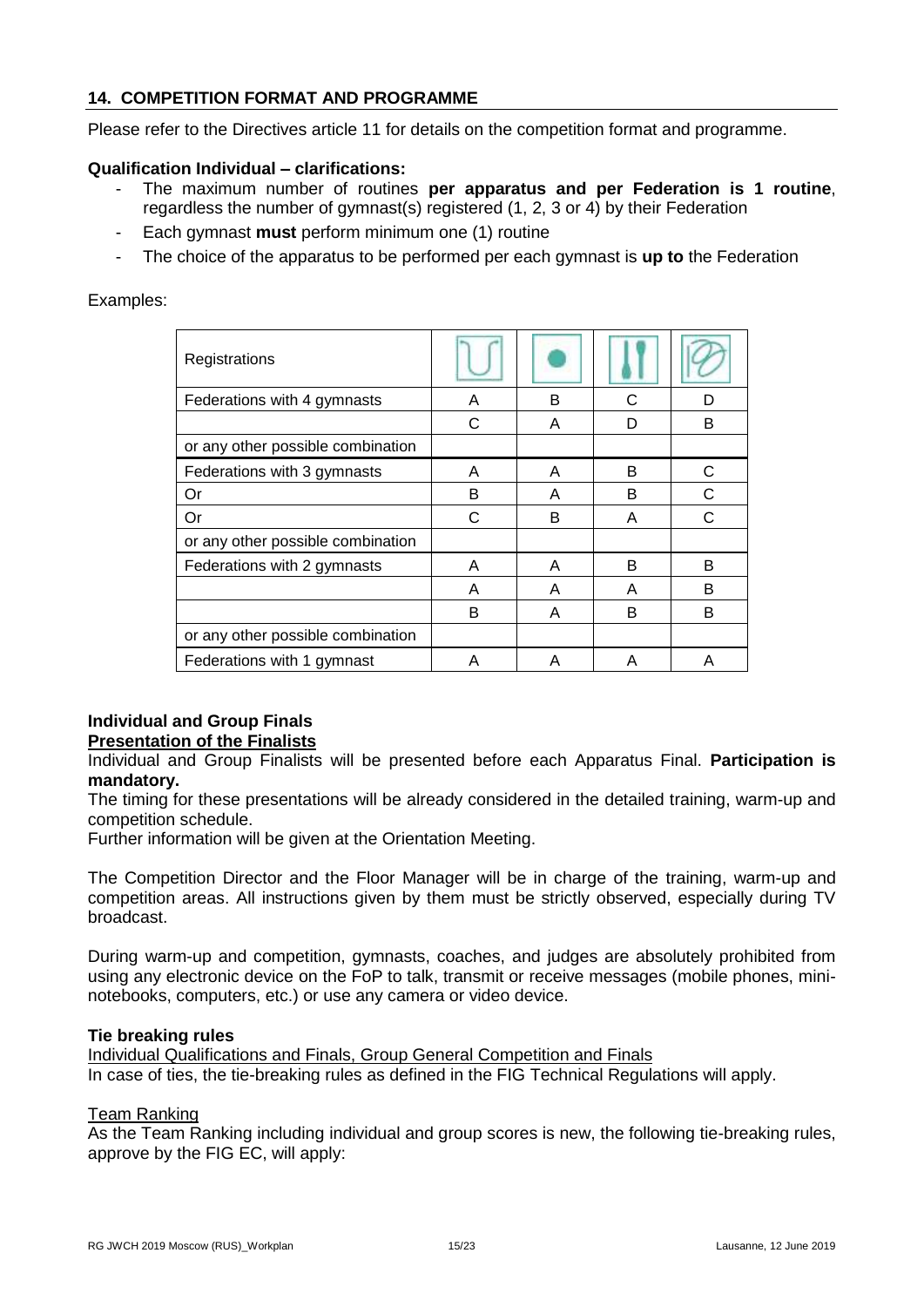In case of a tie at any place, the following criteria apply:

- 1) the NF with the highest total of E-scores (6 exercises: 4 RGI and 2 RGG) prevails
- 2) the NF with the lowest total of ET (execution technical) deductions (6 exercises: 4 RGI and 2 RGG) prevails
- 3) the NF with the highest total of D-score (6 exercises: 4 RGI and 2 RGG) prevails

If there is still a tie, the tie will not be broken.

# **Gymnasts' drawing of lots**

Based on the Definitive Registrations the [gymnasts' drawing of lots](https://www.gymnastics.sport/site/events/detail.php?id=15968#loaded) for the Qualifications and the Apparatus Finals was conducted on 09 May 2019 at 10:00am at the FIG Headquarters in Lausanne (SUI).

As per FIG Technical Regulations Art. 4.2, after the draw, no gymnast can be added to the number of gymnast(s) declared in the Definitive Registration. No additional gymnasts may appear at the accreditation.

# <span id="page-15-0"></span>**15. KISS & CRY**

The number of persons authorized at the Kiss & Cry is:

- Individual competition: 1 gymnast and 1 or 2 coaches with TAC only
- Group competition: 5 or 6 gymnasts (competition attire only) and 1 or 2 coaches with TAC only

This rule has to be strictly respected; any violation of it will result in a fine, and further steps are possible (e.g. case to be submitted to the Disciplinary Commission). Further information will be given at the Orientation Meeting.

# <span id="page-15-1"></span>**16. FIG CERTIFIED APPARATUS**

Please refer to the Directives.

The detailed list of apparatus is published on the FIG [website.](https://www.gymnastics.sport/site/events/detail.php?id=15968#loaded)

# <span id="page-15-2"></span>**17. CONTROL OF HAND APPARATUS**

The list of the RG Hand Apparatus with valid certificates is published on the FIG website [\(here\)](http://www.fig-docs.com/website/apparatus/rg_suppliers_holders.pdf) and updated regularly. **Make sure that your gymnasts use only FIG certified Hand Apparatus** for this event and for any other FIG recognized competitions.

Contrary to what was mentioned in the Directives **each** apparatus will be checked during the event. **These controls will take place at the end of each Podium training session.** Gymnasts will not be allowed to compete with Apparatus which does not comply with the norms.

Further information will be given during the Orientation Meeting.

# <span id="page-15-3"></span>**18. SUPERIOR JURY AND JUDGES' PANELS**

#### **Superior Jury**

The whole Technical Committee will form the Superior Jury, the RG TC President being its President.

The additional members of the Superior Jury have been selected after the deadline of the definitive registration, as per the information given in the Directives.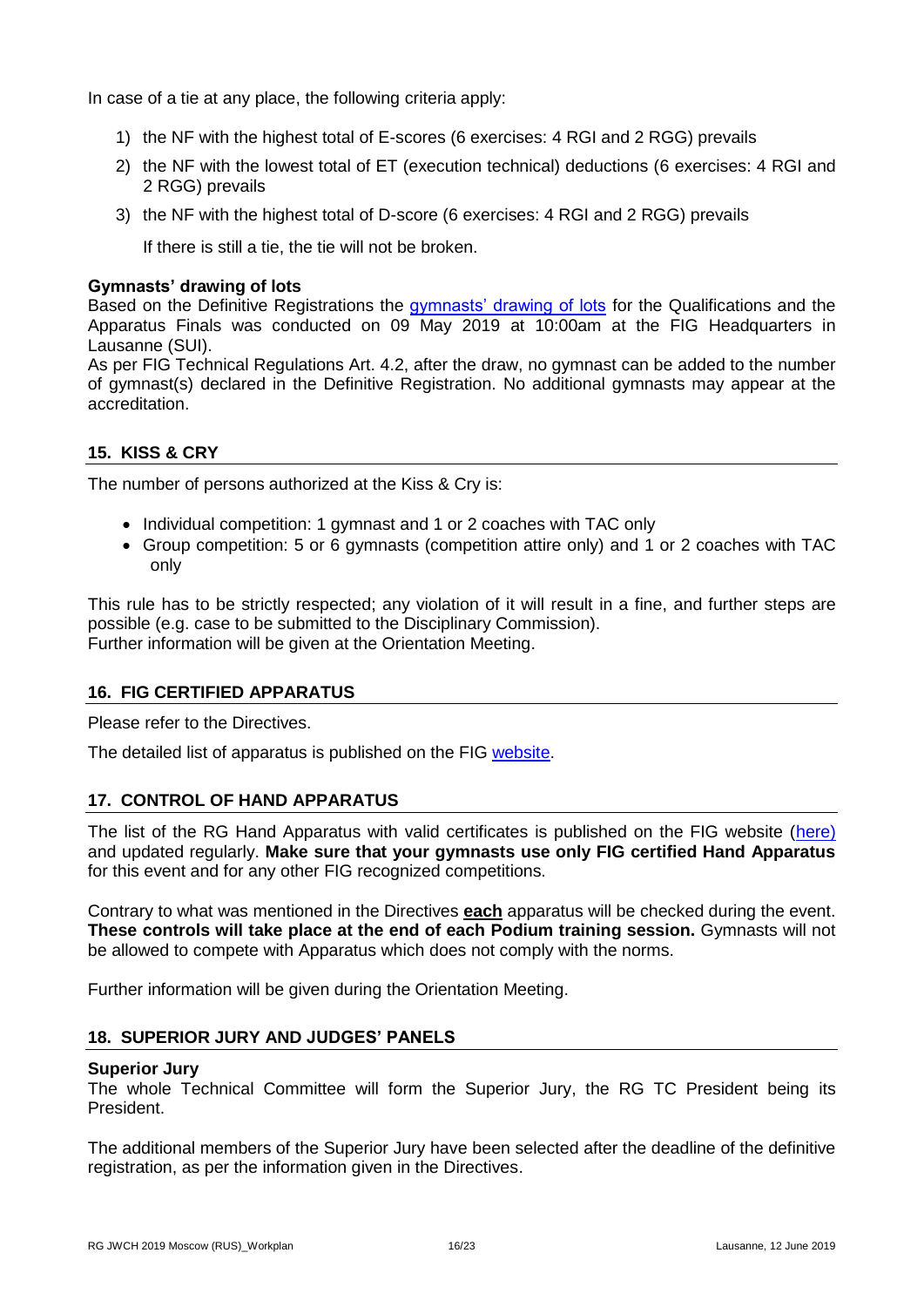# **Judges and Judges' panels**

Please refer to the Directives for Judges' eligibility.

Only judges with the appropriate and valid category of brevet for their function for this XIV Cycle (2017-2020) will be authorized to judge in Moscow.

# <span id="page-16-0"></span>**19. JURY OF APPEAL AND SUPERVISORY BOARD**

The Jury of Appeal and Supervisory Board consist of two members (one acting as President) and a third person to be designated in accordance with the matter of the appeal. In case of a judge's appeal, a person not involved in the decision of the Superior Jury and in the judging process of the apparatus concerned will be nominated.

# <span id="page-16-1"></span>**20. ANNOUNCEMENTS DURING COMPETITIONS**

During the competitions, the announcements will be made in Russian and in English.

# <span id="page-16-2"></span>**21. SCORING**

Longines will provide the official scoring equipment and IRCOS system for the video control.

Start lists of competitors, lists of judges, intermediate results and final result book will be distributed via e-mail to the NFs' official e-mail address and to their Head of Delegation's e-mail address, through the Event app <http://rgjunior2019.com/en> as well as displayed at the SID and in the lobbies of the official hotels.

Federations are kindly requested to send by e-mail to the FIG (attn. [smartinet@fig-gymnastics.org\)](mailto:smartinet@fig-gymnastics.org) the exact contact name, phone number and e-mail address of their Head of Delegation or Representative while in Moscow for proper delivery of official documents. Deadline: **05 July 2019** at the very latest.

#### <span id="page-16-3"></span>**22. INQUIRY**

As per Art. 8.4 of the TR and the clarifications published in FIG Official Communication on 9 July 2018, inquiries for the difficulty scores are allowed, provided that they are made verbally immediately after the publication of the score or at the very latest before the score of the following individual gymnast or group is shown. For the last individual gymnast/group of a rotation, this limit is one minute after the score is shown on the score board.

The person designated to receive the verbal inquiry (Inquiry Officer) has to note the time of receiving it and this starts the procedure. Only the accredited coaches in the competition area are entitled to submit an inquiry. The expected score must be mentioned on the inquiry form for the inquiry to be accepted. An area close to the Kiss & Cry where the coach of the competing gymnast can see the score of the exercise will be designated. Late verbal inquiries will be rejected.

A National Federation is not allowed to complain against a gymnast from another federation. Inquiries for Execution scores are not allowed.

The inquiry must be confirmed as soon as possible in writing but within 4 minutes at the latest after the verbal inquiry and requires an agreement of payment of USD 300.-- for the first inquiry, USD 500.-- for the second inquiry, USD 1'000.-- for the third and all subsequent inquiries, lodged by the same Federation throughout the World Championships (and not starting from "1" at each competition phase). Should the inquiry not be confirmed in writing within 4 minutes, the procedure becomes obsolete.

Federations shall not pay cash when submitting an inquiry as cash money is prohibited on the FoP.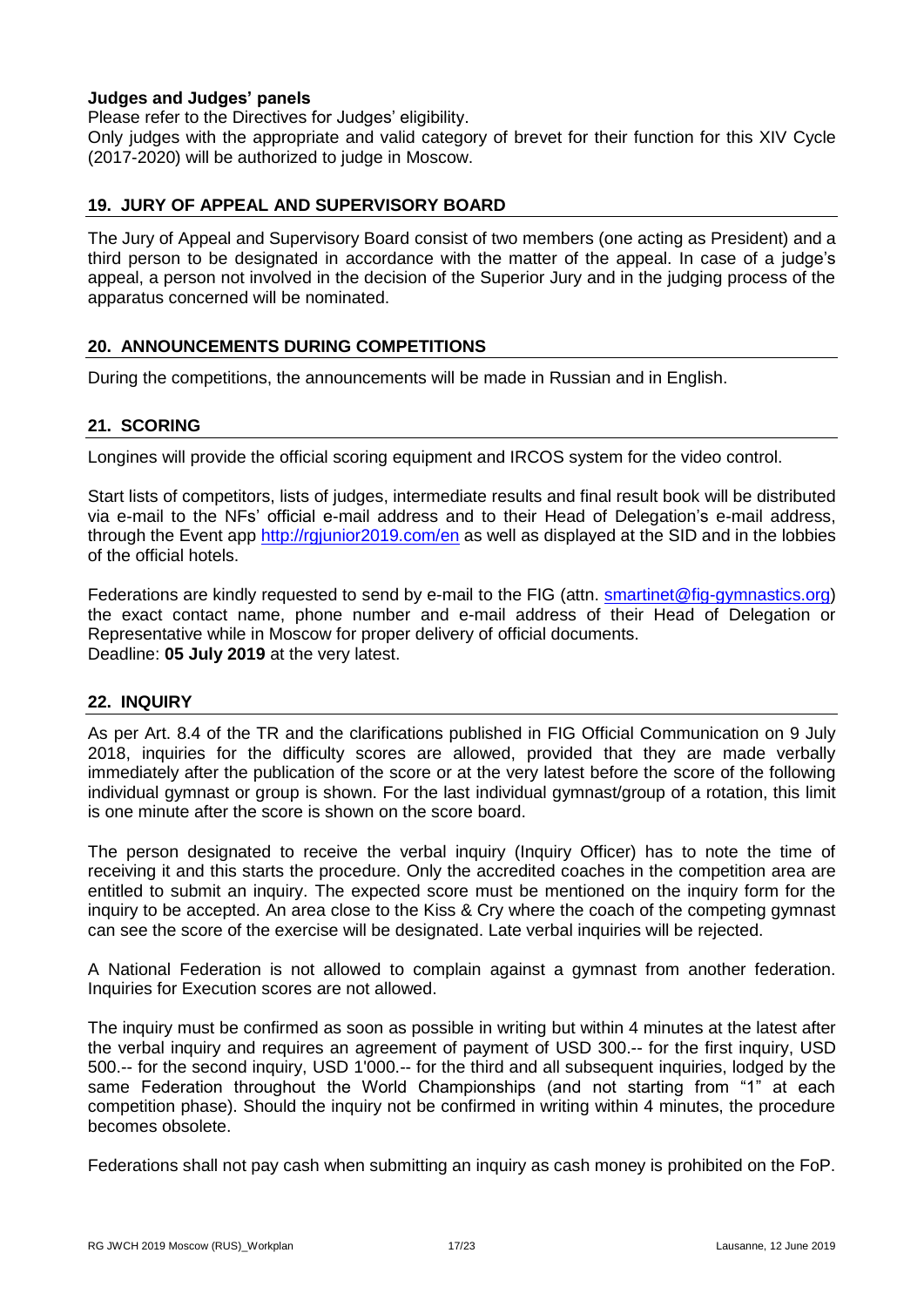Every inquiry must be examined by the Superior Jury and a final decision which may not be appealed must be taken at the very latest:

- at the end of the rotation for the Qualifications and for the All-Around competitions
- before the score of the following individual gymnast/group is shown for the Apparatus Finals

After review of the inquiry, should the final score be higher, this sum will not be invoiced by FIG to the Federation. However, should the final score remain unchanged or be lower, the sum will be invoiced and transferred to the FIG Foundation.

Since in Rhythmic Gymnastics the D-score is divided into two parts – Body Difficulty (DB - D1-D2) and Apparatus Difficulty (DA - D3-D4), each part is considered as a distinct score and must be challenged separately (either DB and DA or only DB or DA). Thus, if DB and DA of the same routine are challenged, the coach has to submit two inquiries with the respective forms. DB will be considered as first inquiry, DA as second inquiry.

#### <span id="page-17-0"></span>**23. CEREMONIES**

#### **Opening Ceremony**

Gymnasts from participating Federations will not take part in the official Opening Ceremony but are kindly invited together with all Delegation members to watch it from the delegation seating.

The Judges', Coaches' and Athletes' Oath will be read during the Opening Ceremony according to the Technical Regulations, 2019 edition, Reg. 7.12.1, 7.12.2 and 7.12.3.

#### **Award Ceremonies**

The Awards Ceremonies will be held as per the schedules mentioned in the provisional programme and carried out in accordance with the FIG Regulations for Award Ceremonies. The gymnasts must wear their **national tracksuits**.

The gymnasts requested to attend the award ceremonies will be as follows:

| <b>Team Ranking</b>                           | All individual and group gymnasts including one<br>coach from Teams ranked 1 <sup>st</sup> to 3 <sup>rd</sup> |  |
|-----------------------------------------------|---------------------------------------------------------------------------------------------------------------|--|
| Individual Apparatus Finals                   | Individual gymnasts ranked 1 <sup>st</sup> to 3 <sup>rd</sup>                                                 |  |
| <b>Group General Competition (All-Around)</b> | Group ranked 1 <sup>st</sup> to 3 <sup>rd</sup>                                                               |  |
| <b>Group Apparatus Finals</b>                 | Group ranked 1 <sup>st</sup> to 3 <sup>rd</sup>                                                               |  |

The following awards are given to the first 8 ranked Teams, Groups All-Around, Individuals and Groups Finals:

| $1st$ place          | 1 gold medal and 1 diploma per gymnast                  |  |
|----------------------|---------------------------------------------------------|--|
| $2nd$ place          | 1 silver medal and 1 diploma per gymnast                |  |
| $3rd$ place          | 1 bronze medal and 1 diploma per gymnast                |  |
| $4th$ to $8th$ place | 1 diploma per gymnast (including one coach for<br>team) |  |

The national flags of the first 3 ranked team, individual gymnast and groups will be hoisted and the national anthem of the top team(s), individual gymnast(s), and group(s) will be played.

Please ensure that your Federation's medallists are in time for the line-up prior to the ceremonies. An team, individual gymnast or a group who is absent with unjustified reason will be disqualified.

The diplomas for the gymnasts who will not be on the podium during the Award Ceremony (ranked  $4<sup>th</sup>$  – 8<sup>th</sup>) will be distributed via the Mail Boxes on 20 July and on 21 July (distributed at the Banquet).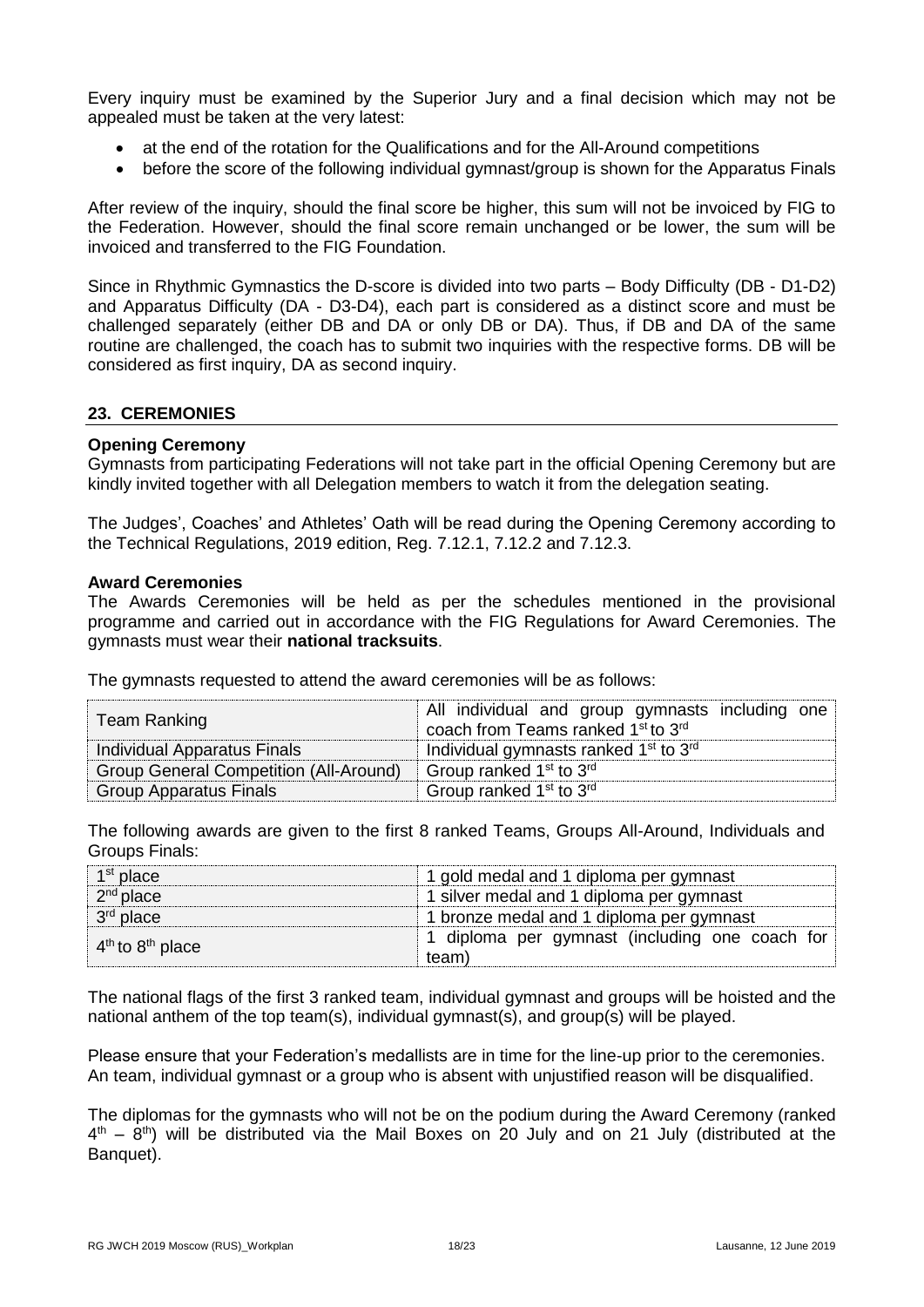# **Gala**

Should gymnasts wish to participate in the Gala (in addition to the medal winners), the LOC have to be informed during the accreditation procedure. The performance should be no longer than 90 seconds.

Further information will be given at the Orientation Meeting.

# **Closing Ceremony**

The closing Ceremony will take place immediately after the conclusion of the Gala.

# **Distribution of the Diploma of participation and Souvenirs**

The diplomas of participation and souvenirs will be distributed by the LOC to the Delegations during the Accreditation procedure.

# <span id="page-18-0"></span>**24. MEDICAL SERVICES**

The medical service will be provided by the LOC according to the FIG Rules "Medical Organization [of the FIG Competitions and Events"](https://www.gymnastics.sport/publicdir/rules/files/en_Medical%20Organisation%20of%20FIG%20Competitions%20and%20Events%202019.pdf).

Please review the document "Medical and anti-doping practical information" handed out at accreditation as it contains information regarding the access to medical care and mentions useful contact details in case of emergency.

# <span id="page-18-1"></span>**25. DOPING CONTROL AND THERAPEUTIC USE EXPEMPTIONS**

Under the supervision of the FIG, doping control will be organized according to the current WADA Code, WADA International Standards and FIG Anti-Doping Rules.

The doping controls may take place at any time.

As per the applicable FIG Therapeutic Use Exemption (TUE) procedure in effect concerning the participation at FIG Events, any gymnast in need of a TUE is responsible, together with her Federation, to submit her request to the FIG no later than 30 days before the start of this competition. No TUE request will be accepted nor approved on spot, except for duly justified emergency cases.

Should you need further assistance about TUE requests, please contact the FIG at [antidoping@fig-gymnastics.org.](mailto:antidoping@fig-gymnastics.org)

# <span id="page-18-2"></span>**26. PRIZE MONEY**

No Prize Money will be paid for these Junior World Championships.

#### <span id="page-18-3"></span>**27. MEETINGS – INSTRUCTIONS – OFFICIAL FUNCTIONS**

#### **Orientation Meeting**

The Orientation Meeting held exclusively in English will take place at the Arena in the Conference room at Level 3. Important information concerning the detailed organization of the JWCH will be given by the LOC and the FIG.

Participation is compulsory as per Technical Regulations, Section 1, Reg. 5.12. Unjustified failure to attend this meeting will result in a sanction of CHF 1'000.- against the Federation to be paid to the FIG.

Delegation representatives have to attend this meeting with a maximum of 2 accredited members per Delegation, including the Head of Delegation or his/her Representative.

Judges who wish to attend the Orientation Meeting will be part of the 2 delegation members and may not represent their country.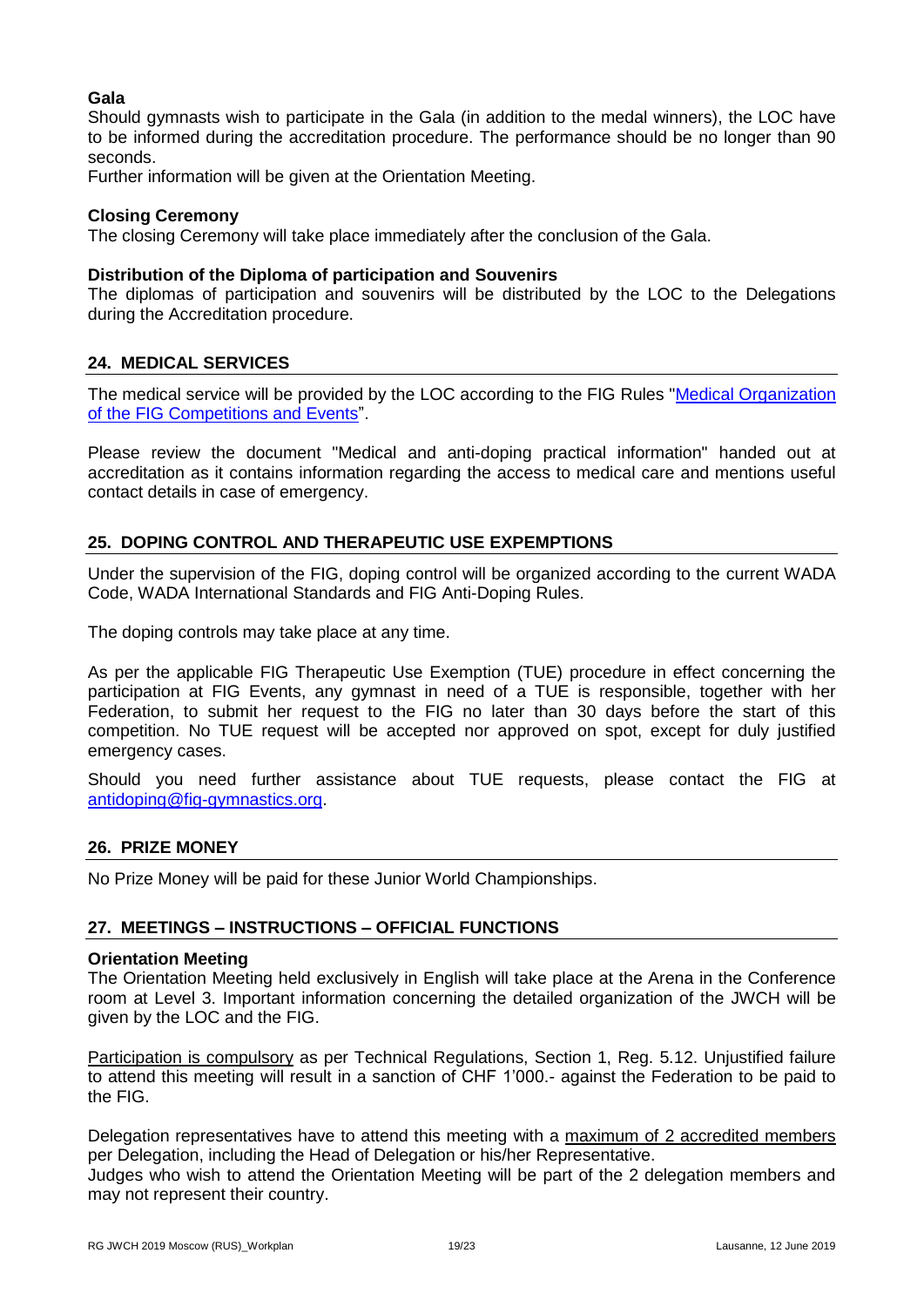After the Orientation meeting each Head of Delegation or his/her Representative will be invited to attend a reception at the Buffet area at the Venue, Level 2. LOC volunteers will escort all participants to this dedicated area. Drinks and small dishes will be served.

#### **Judges' Instructions, Meetings, Briefings and Draw**

All the judges are required to take part in the judges' instruction (Appendix 5), briefings, draws and subsequent meetings. Judges who do not participate will not be authorized to judge and will receive warnings and possibly other sanctions as well.

For competition, Judges must respect the FIG dress code (blue skirt or trousers and blue jacket, white shirt, no tank top, minimum short sleeves).

# **TC Meeting and Video Analysis**

A continued evaluation of the judge's work will be carried out by the Members of the Technical Committee. This will be done by observation and scoring by the responsible members of the Superior Juries during the competitions and by a global video analysis after the competitions. In case mistakes are established, the responsible judges will be disciplined accordingly.

#### **Longines Instruction**

The Longines Instruction will be held in the Judges' meeting room and on the FoP as mentioned in the general programme.

#### **Round table on Medical aspects and fight against Doping**

Dr. Jay A. Binder, Vice-President of the FIG Anti-Doping, Medical and Scientific Commission invite all Medical doctors and Paramedical Staff to his round table.

It is meant to provide valuable information on medical **and focused on anti-doping fight and education**. Attendance is highly recommended.

For confirmation of participation, please use Appendix 6. Deadline: **05 July 2019.** Further information will be given at the Orientation Meeting.

#### **Athletes' Meeting**

The tight general programme does not allow an Athletes' Meeting but the FIG Athletes' Representative for Rhythmic Gymnastics, Ms. Liubou Charkashyna, will talk separately to each participating gymnast during the event.

#### <span id="page-19-0"></span>**28. WELCOME DINNER FOR TECHNICAL COMMITTEE MEMBERS AND JUDGES**

The LOC is delighted to invite all members of the Technical Committee and all Judges to a Welcome Dinner. Dress code: casual.

# <span id="page-19-1"></span>**29. MEDIA AND TV**

#### **Media representatives of FIG member federations**

The FIG delivers a limited number of media credentials (max. 2 ES-F and 1 EP-F) per federation to the communications staff of FIG member federations. The registration deadline was 22 May 2019.

Media representatives as well as federations' communications staff can register online at [https://media.gymnastics.sport](https://media.gymnastics.sport/) in order to submit a late request for media credentials for the Junior World Championships. In addition, federations are requested to send a confirmation letter for their editorial staff and photographers to the FIG Media Department at [mediafig@fig-gymnastics.org.](mailto:mediafig@fig-gymnastics.org)

The FIG Accreditation Rules and Media Rules have to be strictly respected.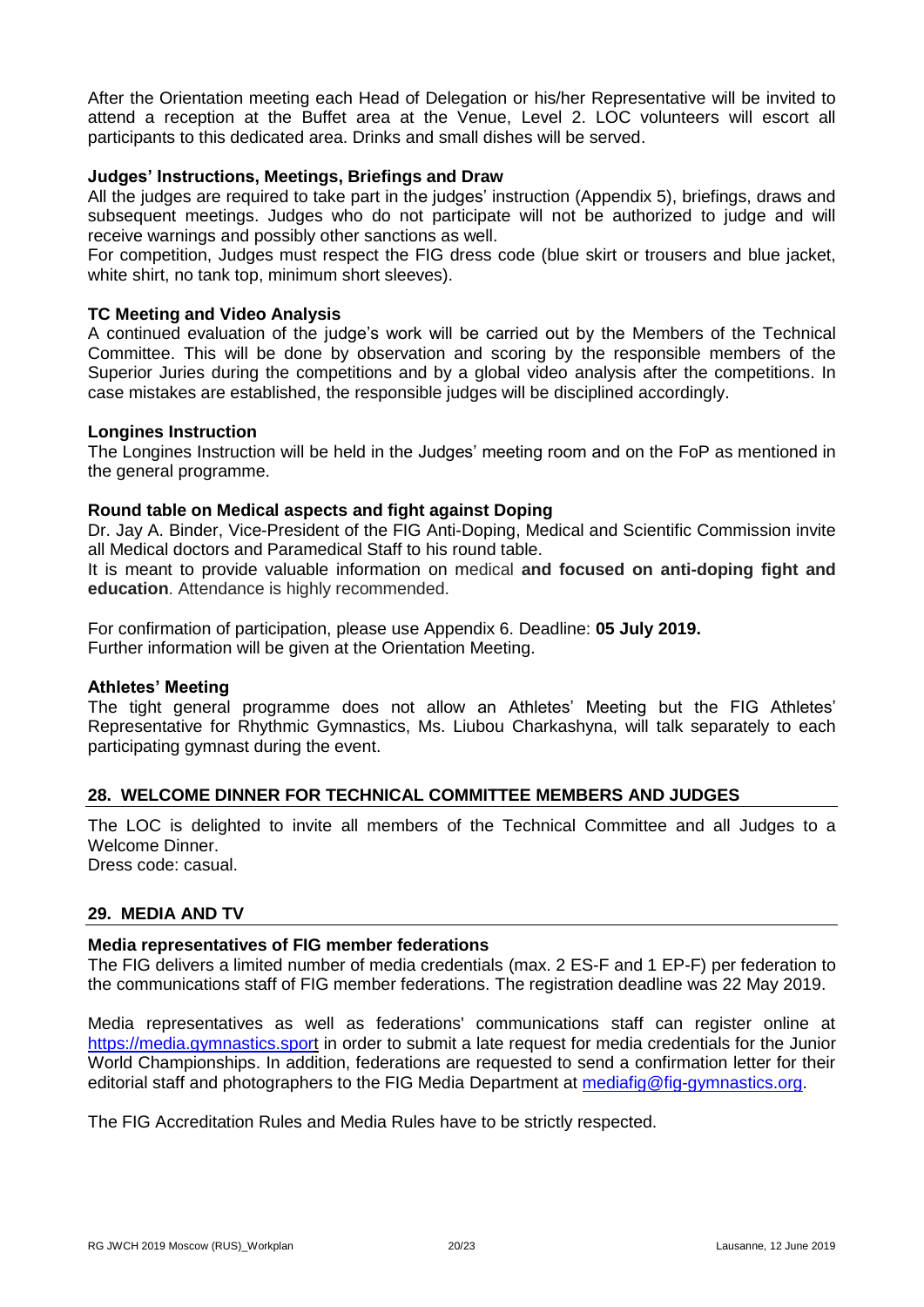# **MEDIA POSITIONS**

# **Mixed Zone**

Gymnasts must exit the Field of Play through the Mixed Zone after podium training sessions and competitions. This is where journalists collect flash quotes from the competitors. Federations are responsible for the proper and timely appearance of their medallists in the Mixed Zone.

There is no obligation for a gymnast to stop in the Mixed Zone, however, cooperation with the press is most appreciated. To assist gymnasts to talk to the press, each participating federation may ask for one Mixed Zone Card. The cards are distributed onsite by the FIG Media staff.

# **Warm-up hall**

Warm-up halls are a No Go Zone for the media. Access will not be authorised.

# **Podium training**

All accredited media representatives have free access to the Field of Play during the official podium training sessions. ENR card holders are accepted with cameras.

#### **Kiss and Cry Area**

Gymnasts are requested to go to the Kiss and Cry Area immediately after the end of their routine/pass. The coaches are requested NOT TO STOP the gymnasts before they are seated in the K&C. Only one coach is allowed to assist the athletes in the Kiss and Cry Area.

# **Award ceremonies**

After the playing of the national anthem, gymnasts are requested to face all directions, together, to wave to the spectators and to allow photographers to take photos of all medallists.

# **Opening and Closing press conferences**

Opening and closing press conferences are not scheduled for this event.

#### **Press and Media Obligations**

At FIG events, federations are responsible for the proper and timely appearance of their gymnasts at press and media opportunities, such as the mixed zone and press conferences. Gymnasts must appear in the interview area as outlined in the Workplan. Upon non-appearance of their athletes, the respective NF will be fined for each infraction.

#### **PUBLICITY ON COMPETITION ATTIRE – NATIONAL EMBLEMS**

Publicity and national emblem rules on attire and equipment must be strictly respected as per the FIG Advertising Rules. As the Code of Points foresees deductions should the FIG Publicity Rules not be followed, each NF may fill in the online Publicity form if deemed necessary by **19 June 2019** in order to have it approved.

Please refer to the Directives for additional information on the Publicity Rule Chart. Should you need additional information or clarification, you may contact [tv@fig-gymnastics.org](mailto:tv@fig-gymnastics.org) for further assistance.

# **ATHLETES' IMAGES FOR IMPROVED SPORTS PRESENTATION**

FIG has developed a system that allows us to use athletes profile photos for improved sport presentation during our World Championships.

The images will be shown on the scoreboards and video screen in the competition hall, during the TV broadcast and on the FIG website as part of the [athletes' biographies.](https://www.gymnastics.sport/site/athletes/bio_view.php)

In order for us to promote your athletes and sponsors in the best possible way, an **official and compulsory athlete photo session** for all gymnasts will be organised during the Podium training.

Your athletes are requested to wear their national tracksuit and any visible branding must meets the FIG Advertising Rules.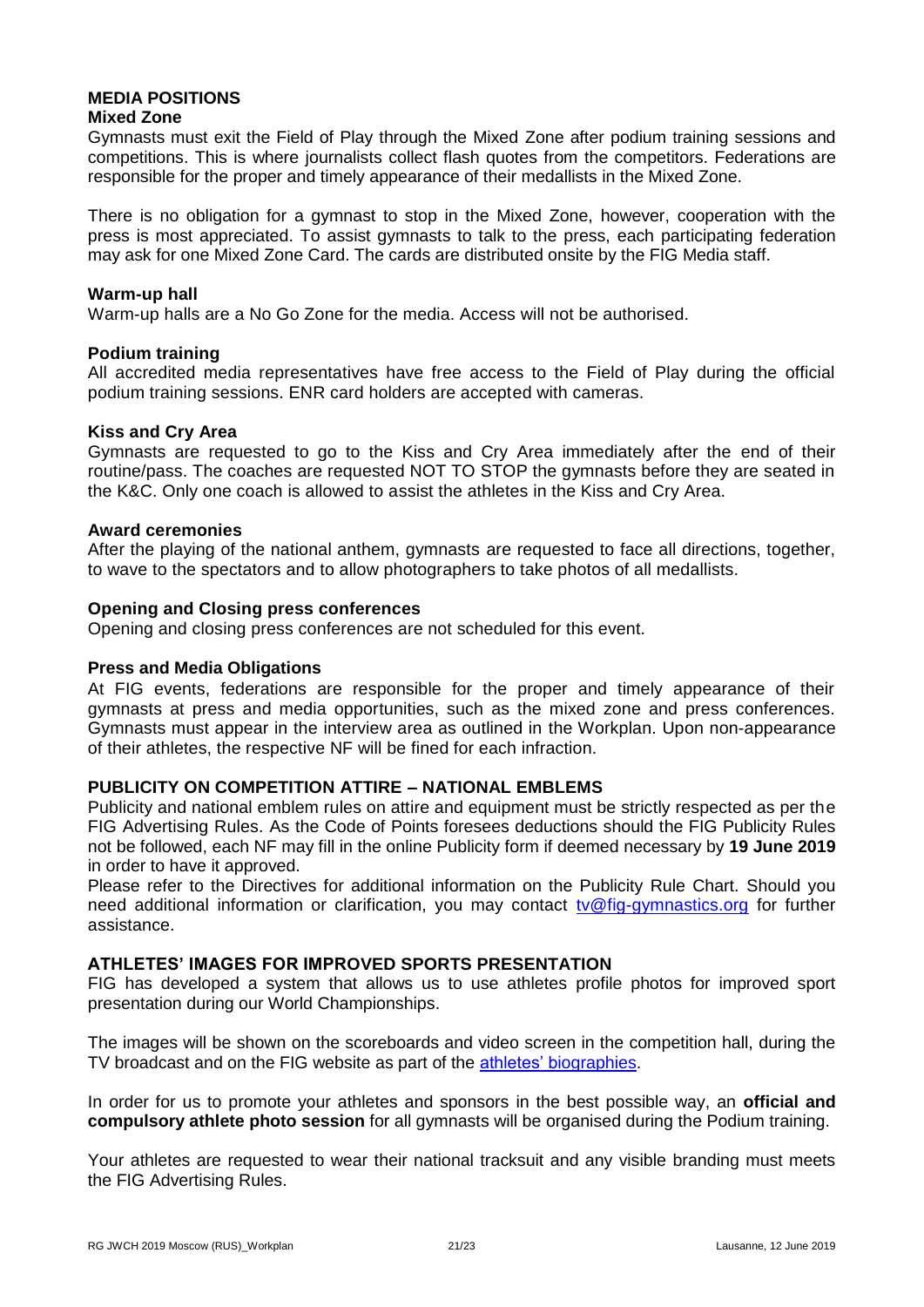# **TELEVISION**

Live television production of the finals is guaranteed. Competitors are requested to strictly follow the instructions of the Local Organising Committee.

# **Cameras and video recording**

In order to protect television rights, personal video or TV cameras and recording in the competition hall including from the spectators' **and delegation seating** is permitted solely for personal, private, non-commercial and non-promotional purposes, with the exclusion of licensing, broadcasting and/or publishing any such video and/or sound recordings including on social media and the internet. The only exceptions are the host broadcaster, rights holders and IRCOS cameras.

All exercises on each apparatus will be recorded in high definition by digital video cameras (IRCOS). The official FIG IRCOS footage will be available for sale to all FIG member federations. Photos without flash may be taken from the seats in the competition hall. In the training and warm-up halls, coaches may only take videos of their own gymnasts.

# <span id="page-21-0"></span>**30. SECURITY CHECK**

Moscow Police, Minister of emergencies, Moscow local and Federal security bodies will assure the security of spectators and delegation members. For delegation members, the security check will be made by visual recognition and by verifying the accreditation card.

All persons including Delegation and FIG Family members must comply with the list of the prohibited items requirements (Appendix 7). However, Delegation and FIG Family members are allowed to bring food and necessary medicines. **All bags will be checked through the bag scanner.**

# **Any object being the subject of an offense will be confiscated.**

# <span id="page-21-1"></span>**31. TOURIST INFORMATION**

#### **Ticketing**

Tickets sales have already started on 07 June 2019. Prices vary from 4 Euros to 40 Euros (300- 3000 rubles).

#### **Currency:**

The RUS currency is the RUB (Ruble)

You can exchange currency at the airports upon arrival or at/near the official hotels. In addition, each hotel is equipped with ATMs.

#### **Power supply:**

Voltage 220 volts; frequency 50 Hz. An adapter might be needed.



**GMT:** UTC + 3 Hr